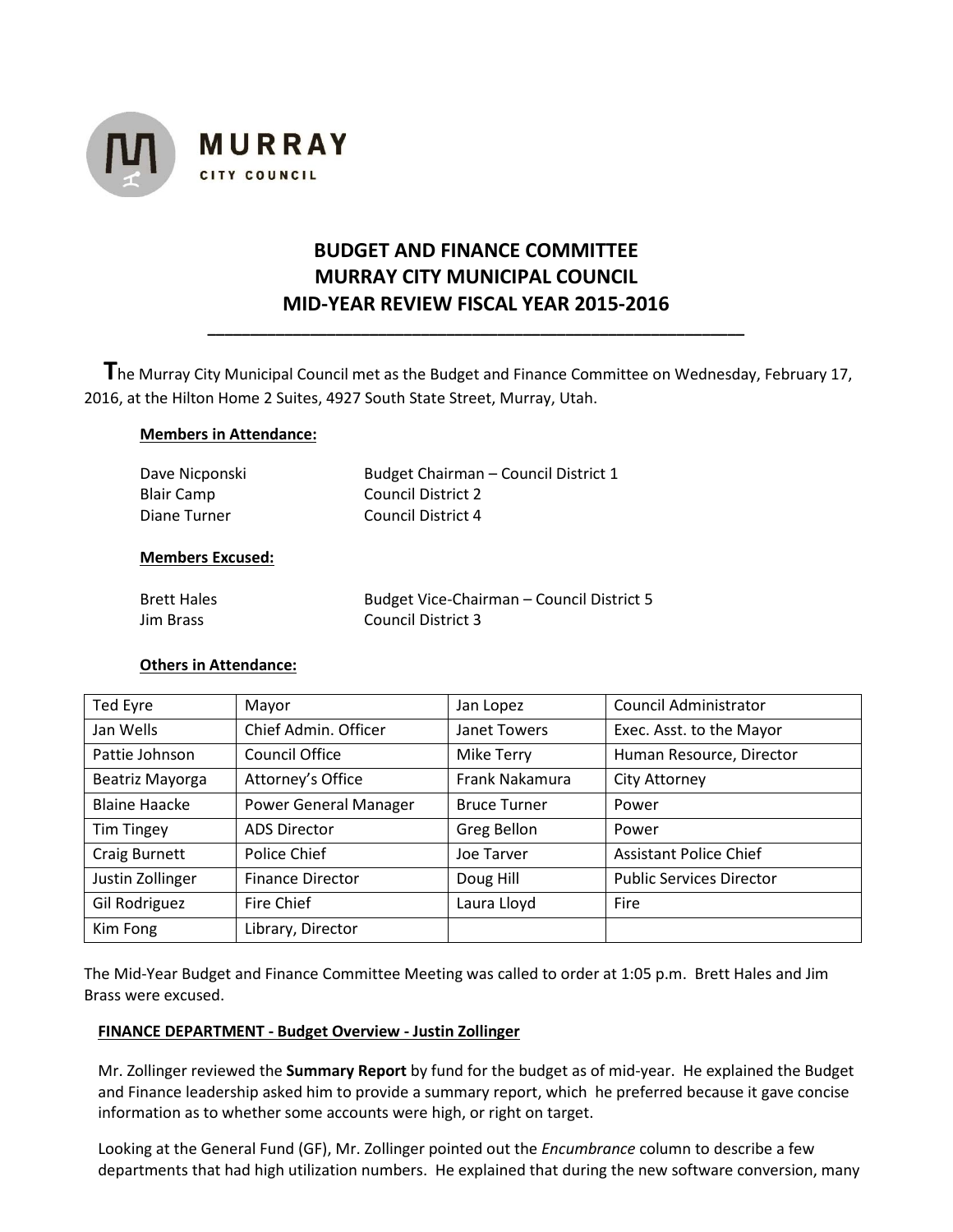purchase orders were carried over and had been relocated into wrong accounts. They have since been liquidated and are no longer a problem. For example, the *Police Department Capital* reflected \$289,382.51 spent. It was supposed to come from the Capital Projects Fund, so that has been liquidated and moved to the appropriate account. Mr. Zollinger noted that was the case for every large overage shown in the General Fund.

Mr. Zollinger explained the *Total Revenue* and *Available Budgets* on page 2 provide a comprehensive understanding of where the City is situated. He pointed out the *Actual Year to Date Revenue* was \$700,000 less than *Expenses.* This occurrence is common because sales tax receipts are behind by two months.

Mayor Eyre inquired about December sales. Mr. Zollinger replied it would be received the end of February. He explained how customers shop in stores, pay sales tax, then the restaurant or store had a month to calculate their sales taxes and file with the Utah State Tax Commission. Within the next month, the Utah State Tax Commission has the responsibility to distribute the tax money to the City. In addition, he reported property taxes are not reflected until the end of November or beginning of December

## • *Sales Tax*

Mr. Zollinger pointed out a positive revenue of \$500,000 on the City's sales tax receipts and reported the task of reconciling two things: the stock market doing poorly and the local state economy going great. He believes with the stock market reflects concern about China's economy. After multiple discussions with financial, investment, and loan advisors, all had agreed with that idea.

Regarding sales tax, Mr. Zollinger reported the City is 6% above projections. This follows two years of 5% increases. He did not anticipate this in the revenue budget, however, it might possibly be utilized for raises this year.

Mr. Zollinger continued with sales tax information, which included our .2% and our regular sales tax. With this \$500,000 variance, a discussion was held with Mayor Eyre and Mr. Hill to consider the new sprinkler and irrigation system for the golf course, which will be brought to the Council in a future meeting.

Mr. Nicponski asked what percent Murray gets from the 7.05% sales tax collected. Mr. Zollinger replied .2% with a 1% local options sales tax, of which the City receives approximately 73%. The remainder is distributed on a population split formula and a point of sale. Before the redistribution, the City received 88%.

## • *Property Tax*

Mr. Zollinger said property tax generally does not vary, unless there was a property tax increase. It is a very stable revenue source.

## • *Franchise Tax*

The franchise tax revenue was looking very positive also. Mr. Nicponski inquired whether the hospital pays on that. Mr. Zollinger confirmed that it did.

## • *Fines*

Mr. Zollinger reviewed fines and reported court charges were down. He explained this amount was counted as a permanent number and will not come back up. Enforcement policy has changed and he fully supports the Chief in whatever way he feels is appropriate to enforce the law. An adjustment is needed to lower the revenue.

It was noted that part of this would be offset by one less person employed in that department.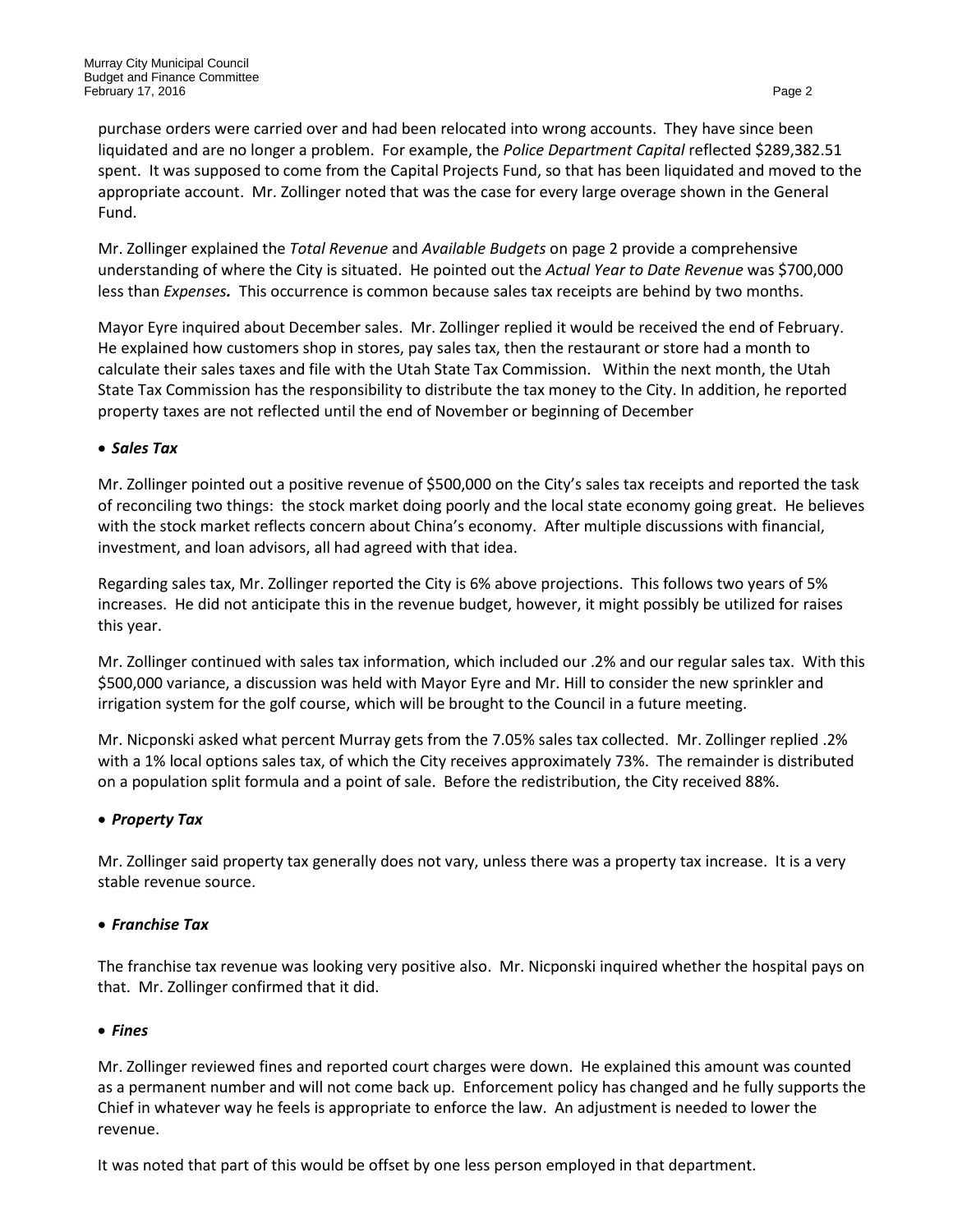Mr. Camp asked about fine rates and if they were set by State. Mr. Zollinger confirmed they were and a bill was introduced with potentially more money going to the state. There were no results on that yet.

## • *Miscellaneous*

Mr. Zollinger reviewed miscellaneous items. It was high due to a recent deposit from PEHP Health Insurance. By State law we cannot have a check sitting on our desk, it must be deposited within three days. He said the best practice is to deposit a check of this type immediately. It was placed there for a holding period and then distributed to various funds.

Mr. Zollinger explained that page two of the General Fund Revenue contained details of the previous page. He pointed out the breakdown of how property tax and sales tax was summarized and stated there were no concerns and overall financial statements and numbers reflected good news.

Ms. Turner asked what the CDBG is. Mr. Zollinger confirmed it was the Community Development Block Grants, which provided funding for the Heritage Center room expansion.

Mr. Nicponski asked about school resource officers. Mr. Zollinger said the City failed to bill quick enough.

Mr. Camp asked if that was a bill to Granite School District. Mr. Zollinger responded \$25,000 was billed to Murray and \$12,000 billed to Granite. So that shows a seasonally adjusted number but its \$37,000. Mr. Camp said he thinks Murray is paying the payment.

Ms. Turner inquired about the decrease in Park Center Memberships. Mr. Zollinger reported that daily admissions had been separated from memberships and pointed out how the two admissions offset the other.

This is the General Fund and if our revenues are not performing well, that is when you have to start decreasing expenditures. Murray is in a good position.

In conclusion, Mr. Zollinger reported the budgets were great. Departments are managing their budgets. He was grateful that should challenges arise, working together to resolve issues with the Council and Mayor was always helpful with positive options. For example, the new irrigation project at the cemetery with road removal and grave identification; Mr. Hill accomplished everything he could internally to handle the details. Then the Council approved additional funds, as required. Mr. Zollinger estimated \$150,000 for roads, in addition to \$700,000 overall. In the end, \$760,000 was spent on the entire project instead of \$850,000, which was a win overall.

## • *Sales Tax by Month Chart*

On a bar chart, sales tax month and year showed a very positive trend. December has not been received for 2015. But you can see by month a comparison of the last five years. For the most part, each month sales have increased from the previous year. The Mayor noted March was the only time of decline comparatively. Mr. Zollinger agreed all other months were almost even, or just slightly above March of 2015, which was great news for the City. Mr. Zollinger plans to provide this report on a monthly basis

## • *Auto Sales by Month Chart*

Mr. Zollinger reported 2010 to 2012 new auto dealerships came into the City. These were permanent changes that had occurred to provide a jump in sales. Mr. Zollinger noted if another time of recession occurred, similar to that of 2009 and 2010 levels, analysis would be necessary. If the City was required to make up \$1.5 million in sales taxes it would be a concern.

Mr. Nicponski asked what the total sales tax was in the General Fund. Mr. Zollinger replied just over \$14 Million and the City had budgeted \$13.5 million. Now that the City receives the additional .2% it could provide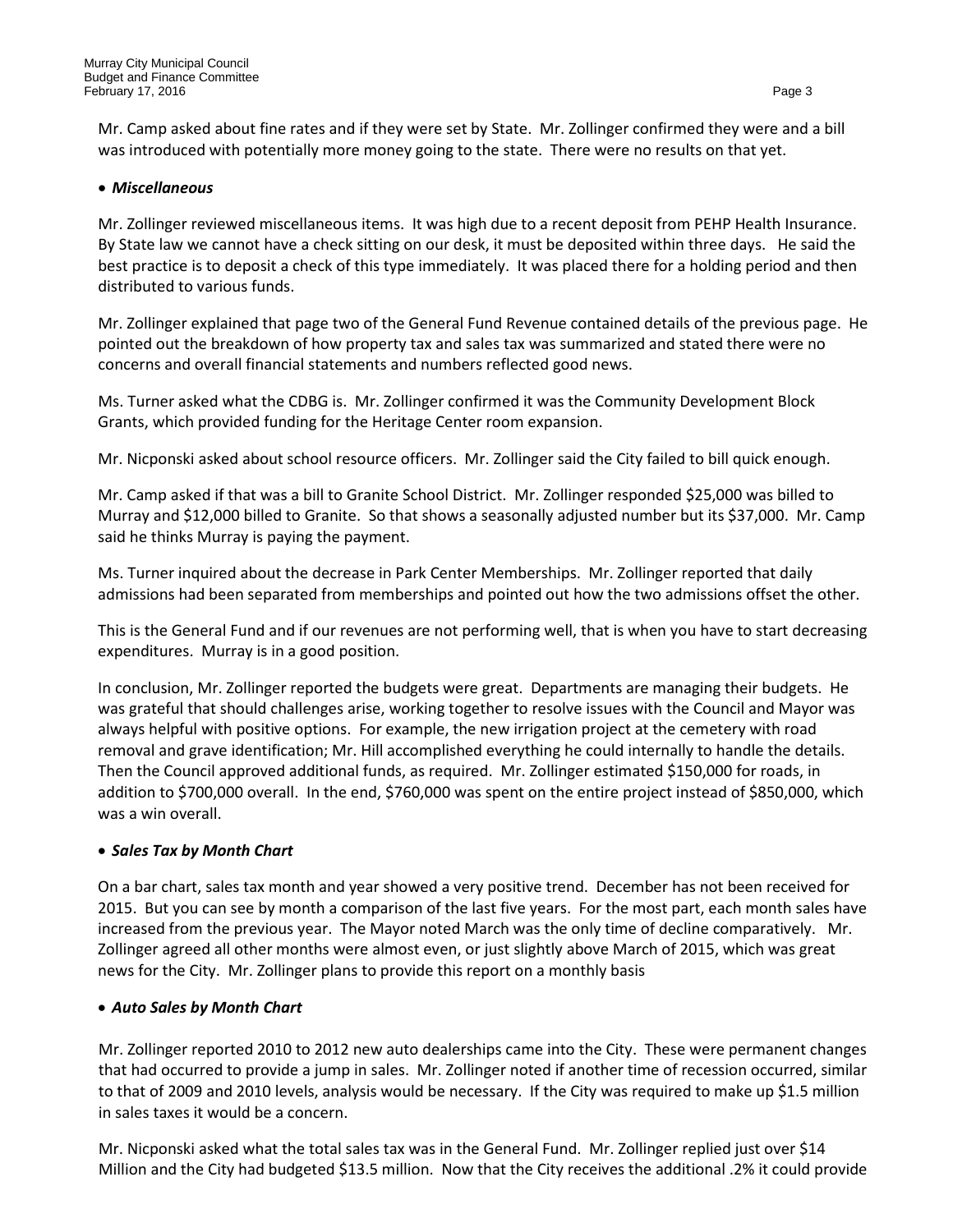Using a bar chart, he reported 40% of the top 50% sales tax comes from our auto dealerships, which was 25% overall for the City. During recession periods, often times, residents are not purchasing new vehicles, which is why a close watch on sales tax is imperative.

Mayor Eyre commented one of our dealerships had its best year ever and won *Best Dealer* in the tri-state area because it had been completely remodeled, to keep up with dealerships on the west side.

## • *Enterprise Funds*

Mr. Zollinger reported they were performing very well. Revenue is much less volatile. With residents conserving water, there will be less revenue for the Water Fund and Waste Water Fund.

The Mayor asked how much it would affect the City, in sales tax, if a vendor lost \$25 million in sales. This had recently occurred when a certain product was taken out of a Murray retail operation.

Mr. Zollinger replied 1% on \$25 million was \$250,000 and when multiplied by .73 tax rate, it would have been \$182,000 in sales tax losses. Mr. Zollinger replied an adjustment in next year's budget would need to be done because of this loss. The Mayor commented this vendor also sells more gasoline than any other place in the entire state.

# **CITY HALL**

Mr. Zollinger explained the numbers to determine a cost for the new City Hall. When working with Think Architecture, he obtained information that they had just built a city hall for \$190 per square foot. Increasing that amount, he thought that the City would be able to build a very nice building for \$225 per square foot, therefore this would be a base assumption for determining an estimate. With a square footage of 80,000 they came up with the \$18 million number for City Hall. This is considering a 4 level building.

Working with the developers, Mayor Eyre, Tim Tingey, and himself, had been asked to look at what a lease might cost. Cottonwood Heights is one of the few cities who leases its building, and they are paying \$20 a square foot. Our developers confirmed this was very low. With a 10% increase he calculated \$22 per sq. ft. which amounts to a \$1.76 million lease payment. A twenty year lease would cost the City and its citizens \$35.2 million.

Another option negotiated in the development agreement was a minimum 8% rate of return for investors. Based off of this, if the building is \$18 million, the rate of return would have to be approximately \$1.8 million. Multiply this by 20 years and it is \$36.6 million.

# • *Bond Option #1*

The City has been planning for this option. The City has planned to pay off the 2007 bonds this next fiscal year. Then that bond ability can be used for City Hall in the amount of \$15 million. Reserves of \$3 million will be paid up front. Again, we have already saved for that expense. With those factors, and the 20 year bond payment, at 3.1% interest the annual payment should be just over \$1 million.

Mr. Zollinger said our current bond payment is about \$780,000 so we would have a bit of a stretch to make the payment. Mr. Zollinger believes it is possible for a couple of reasons. A savings from the Court lease, if combined with our City Hall, would amount to about \$50,000 in our rental payment and \$12,000 in HOA fees. There are a few various sources where we could allocate funding, including our non-departmental. Mr. Zollinger believes the City can fund the new building without a tax increase.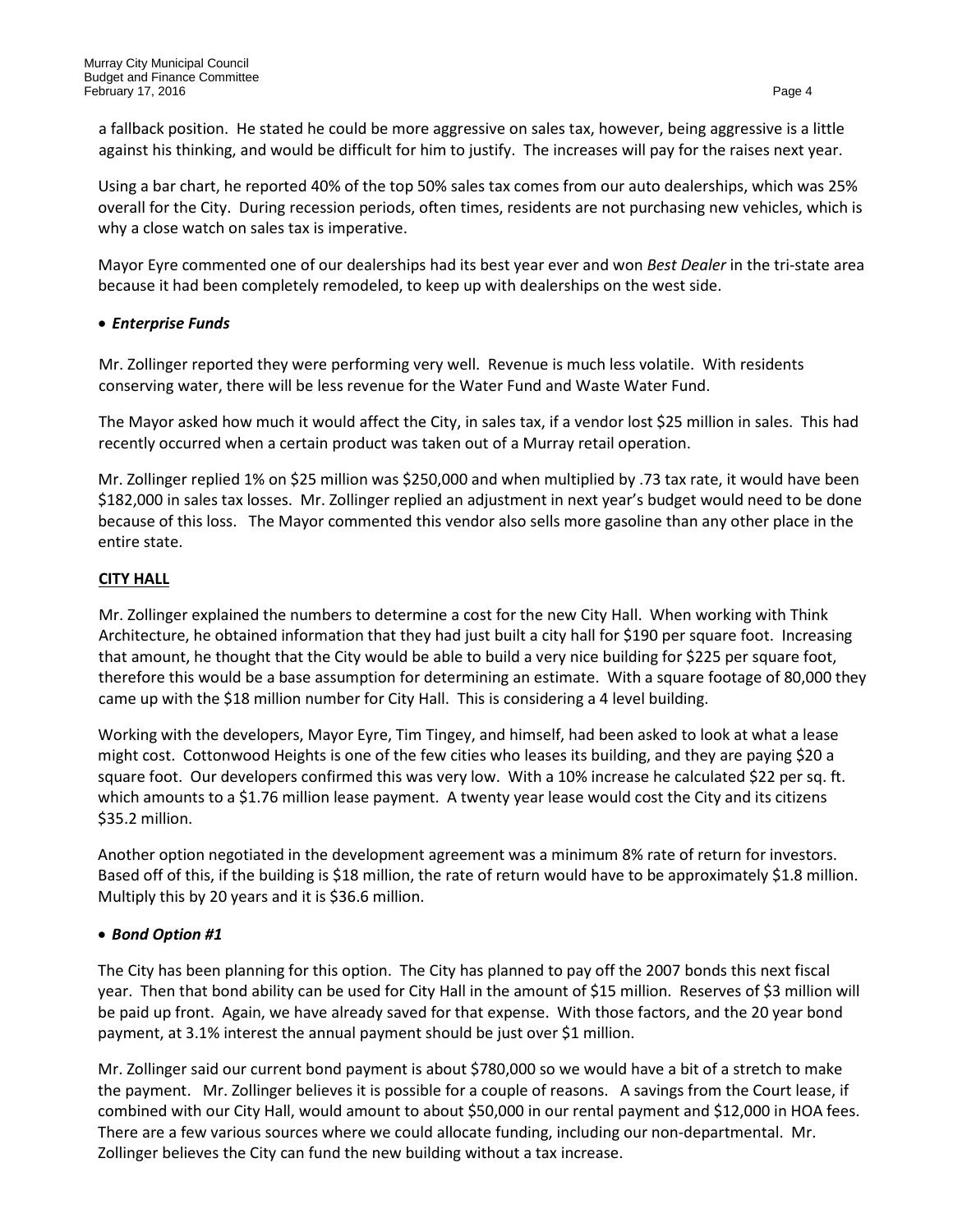Ms. Turner asked if the City owns the Court property. Mr. Zollinger replied one level is owned, however the other is leased. She asked if this property could be sold. Mr. Zollinger said we would need to be in the new building before it could be sold. Mayor Eyre added the value was about half a million dollars and would go back into reserves.

Mr. Nicponski commented that he would like to see the City own its building and did not favor the idea of leasing. Mr. Camp and Ms. Turner agreed. Mr. Zollinger said he appreciated that direction.

## • *Bond Option #2*

Mr. Zollinger explained his concern about increasing interest rates if the City waits a significant amount of time to issue bonds. However after discussing it with bond advisors, they did not anticipate much movement in rates this year. Therefore, in this option, the City would pay off the existing bond and issue a new bond in January or February. All of these steps would be brought before the Council. The project should be ready to go within a year of issuing bonds.

The Mayor asked about the possibility of the bonds overlapping one another. Mr. Zollinger replied they very well could be depending on when the bond is issued, stressing the need to be nimble if we see rates escalating. The Park Center bond would be paid off in December of this year.

Mr. Zollinger explained the difference between bonding option 1 and option 2 was a higher interest rate. We can save our citizens almost \$4 million if we are careful in bonding with lower interest rates.

Mr. Zollinger said it is a very exciting time with numerous accomplishments in Murray over the last four years. Significant projects were coming off the CIP list. Mr. Zollinger said it had been fun to part of a great team.

Mayor Eyre asked if the 80,000 square feet included the Innovation Center. Mr. Zollinger answered it was included on the  $4<sup>th</sup>$  floor and thought the cost per square foot would be much less. Mr. Zollinger wanted to encourage good communication as things will continue to arise. He appreciated the immediate decision made that the City would own the new City Hall building.

Mr. Camp commented the reason there were not many questions for Mr. Zollinger was because he keeps the Council well informed and it was appreciated very much. Ms. Turner agreed.

## **RISK FUND – Frank Nakamura and Jordan Knight**

Mr. Nakamura introduced his staff and discussed the Risk Fund, which began in May 2015. Financial areas of the Risk Fund are managed by Justin Zollinger. Beatriz Mayorga, the Office Administrator II, handles budgets and assists with Risk Fund transactions. Jordan Knight, was introduced as the newly hired Risk Manager. Mr. Nakamura said Mr. Knight had done an extraordinary job including establishing a new program.

Mr. Knight thanked the Council and stated that over the last eight months, since the creation of the new program, significant effort had been placed on risks. He would explain the program, where they had come from, accomplishments, and future goals for the program.

Mr. Zollinger directed the Council to look at the overview budget on page 15.

Mr. Knight stated many of the processing procedures and programs already existed. His goal was to formalize and coordinate everyone's efforts. Initially, he started out in a Health and Safety position for the City in 2013. The main priority for opening the new position in Risk, was for incident reporting and to uniformly report, manage, adjust, mitigate, and resolve all current claims. Accomplishing the task as efficiently as possible was imperative. Mr. Knight explained two main strategies. First, was to establish instant reporting procedures in claims, with immediate phone reporting on vehicles accidents, property damage, injuries and other kinds of claims. Departments had been excellent, had cooperated appropriately and made significant strides in this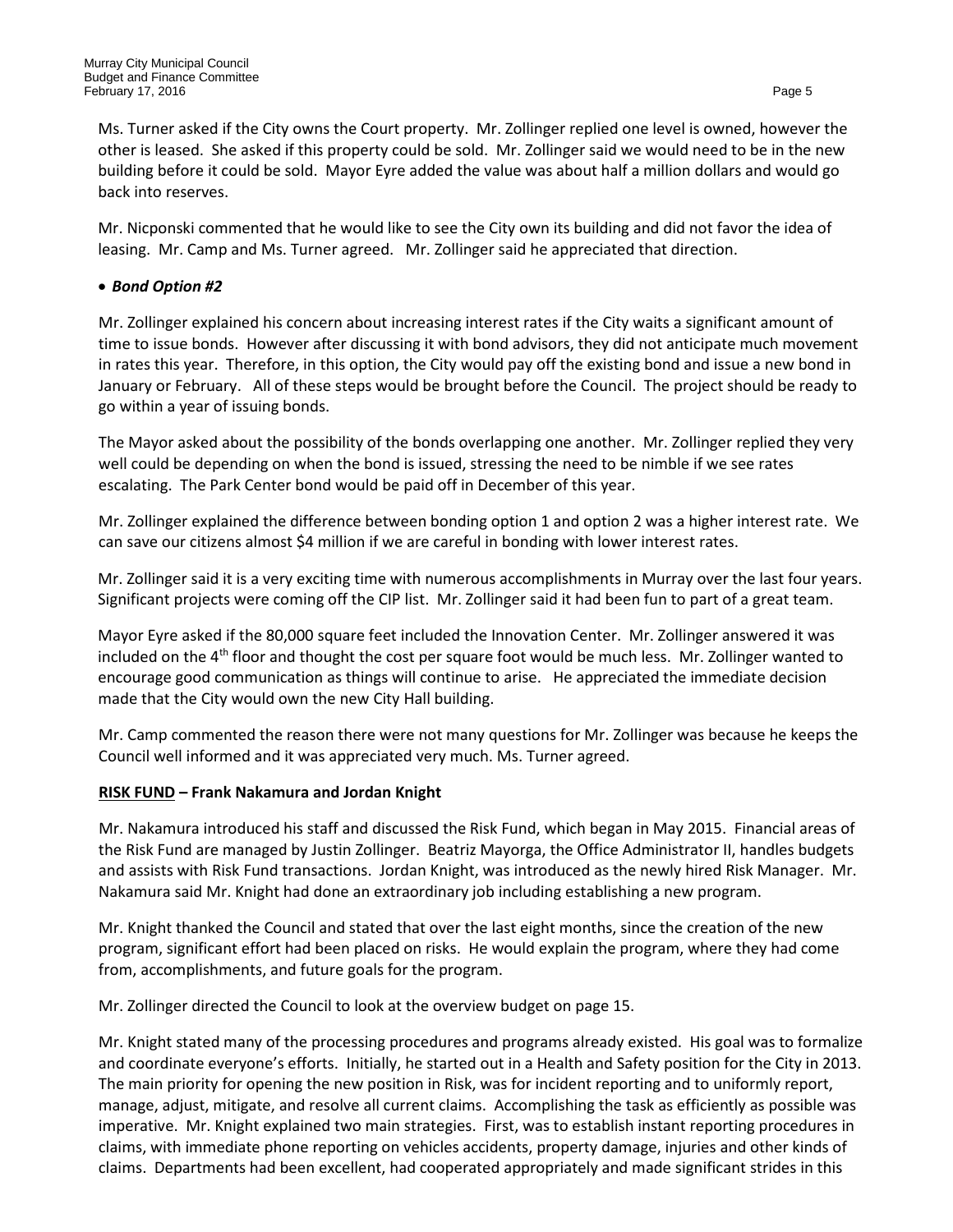#### one area.

Second, was to compile data in order to understand what exposures and losses there were: how many, how frequent and at what cost. Instant reporting from all departments in this area had been outstanding with active cooperation. He said he could not ask for better support with the task for reorganizing a more useable format.

#### • *Claims*

Mr. Knight stated 105 liability claims were reported at a cost of \$120,000. Each required a significant amount of time to process, due to detail variances, such as: nonpayment, thorough investigating, collecting data, and photographs. Departments had been very proactive in handling and adjusting claims.

#### • *Workers Compensation (WC) Claims*

The City averaged 45-50 claims per year, valued at \$145,000 to \$150,000. He explained WC uses an Experience Modifier (EMOD), which is how WC establishes premiums, with a rolling average of the previous three years loss history. Comparing the City to an equal size business conducting comparable services a national average number is provided. A #1 implies a 'normal' range. He stated a desired goal is always just below a #1 rating and Murray had been below a #1 historically. He reported recent increasing numbers, causing the premium to go up. However, as the new process continues with better control, it will decrease again. Data is absolutely key in the new program. Speaking with risk managers in the beginning phase, all advised the two greatest areas of need are data and building the program off the data. Top level executive management buy-in support and accountability is important. Mr. Knight reported data had been a very big focus over the last eight months. Logging, tracking and gaining a true idea of where losses came from are the keys to success. The data drives the policies, programs and trainings, which is how Risk is operating now. Customizing the program to our needs without management support, means failure.

#### • *Insurance*

Insurance consisting of liability, workers compensation, property, crime, pollution, and cyber, all total significant costs of over \$700,000 per year. This will slightly increase. Future goals are to provide a monthly presentation and activity report, continued training and monitoring. He would like to reduce frequency and severity, and reduce premiums. He explained a natural progression with risk claims and insurance, is to slowly move more and more towards a self-insured point. It is difficult to achieve this in the beginning, but can be successful with the creation of Risk programs, continued support and training, and incremental increase in the Risk Fund.

Mr. Camp asked if the goal was really to become truly self-insured, or was there some sort of threshold that we are not willing to take a risk on. Mr. Nakamura confirmed the goal was ideal and reported there were other cities who were self-insured. Mr. Zollinger added there would always be a catastrophic policy in place.

Mr. Nakamura stated our goal, if not self-insured, would be a desire to close the gap, so that the current deductible rate of \$250,000 may go to \$500,000. He stated the City may always have to carry excessive liability insurance. The EMOD could cause an increase in Workers Compensation premium based upon the average of the three previous years. He reported there was a claim or two out of the ordinary and it was anticipated that long term the EMOD would decrease. Mr. Nakamura stated he was satisfied with the progress and happy with the experience Mr. Knight had brought to the City.

Ms. Turner inquired what EMOD was. Mr. Nakamura replied Experience Modifier (EMOD) was the factor that evaluates our experience and determines what our insurance premiums should be when Workers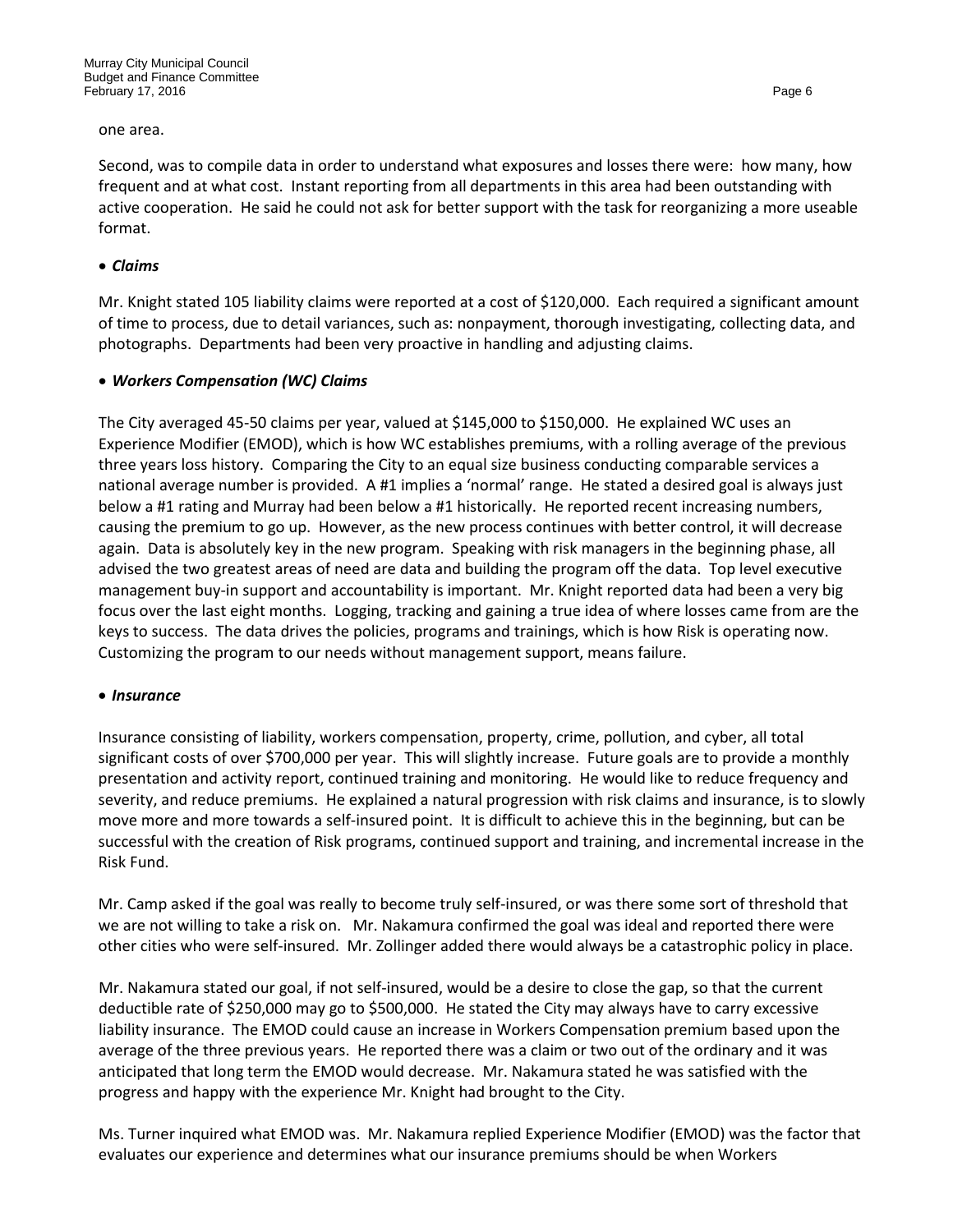Compensation coverage is paid. He said the City was in a good year and it is projected to go down for future years.

## **HUMAN RESOURCES** – Mike Terry

Mr. Terry reported the Human Resources budget was good. Discussions continue with department heads on compensation for the next year. Options were being considered for adjusting employees to a higher range, based on tenure. An employee of six years will be at mid-point. An employee with 20 years might be considered at red-line, which is the top of range. Options are also being considered for the cost of living (COLA), combined with the merit. With funding available, he stated they are glad to make some of these special adjustments. Diligence and finding out department needs is imperative and areas of concern will be considered, as well as, finding options uniformly, Citywide. All employees should feel valued and rewarded for their good efforts. A good balance is the goal and Mr. Zollinger would provide estimate cost measures. A budget will be submitted to the Council with recommendations for pay increases.

Mr. Nicponski inquired about the number of employees currently not at tenure position. Mr. Terry replied there was no precise number but probably 30-40 who would move up to mid-point. He reported an equal amount of employees maybe up to 50, who have 20 years and would be at top range or red line. Mr. Terry also reported approximately 60-70 employees were at red-line. Ideally an employee's goal should be to continue on long enough to see red-line.

Mr. Nicponski asked if the number of City employees was about 400. Mr. Terry confirmed it was 385.

Mr. Zollinger commented Murray is very dynamic with lots of challenges.

Mr. Nicponski inquired about the percentage increase for the next year. Mr. Terry replied consideration was for a COLA with 3% merit and funds remaining for adjustments. He reported the City was in a good position.

## **MURRAY CITY LIBRARY – Kim Fong**

Ms. Fong reported the library budget was right where it should be at this time of year. She explained, however, challenges for employee increases and a lack of funds. Capital and materials budgets had been cut in order to provide the employee increases for the previous two years. New book purchases and building projects had also ceased. With this report, the Library Board was planning to request an increase in the tax levy for the next fiscal year. For an additional \$500,000, Mr. Zollinger anticipated an increase of \$19 per \$250,000 home, coming in at a rate of .0005 per dollar of assessed value. This was just under the neighboring rate of .0008.

Mr. Zollinger reported the last tax increase was in 2006.

Ms. Tuner inquired if this would be sufficient funding. After much discussion, Ms. Fong believed it was. She had formulated a budget that would allow for raises, capital projects and an increase in the materials. It would also allow for some savings. She reported the library was on tenuous ground, since they do not own the lot where the library is situated. Considerations for buying land are needed and funding allocated. She hoped the City would assist with the land purchase in the future. The library is 25 years old and with imminent challenges in the future.

Ms. Fong reported the Library Board and Mayor supported the request and believed \$500,000 was reasonable. She hoped the Council would also support the request.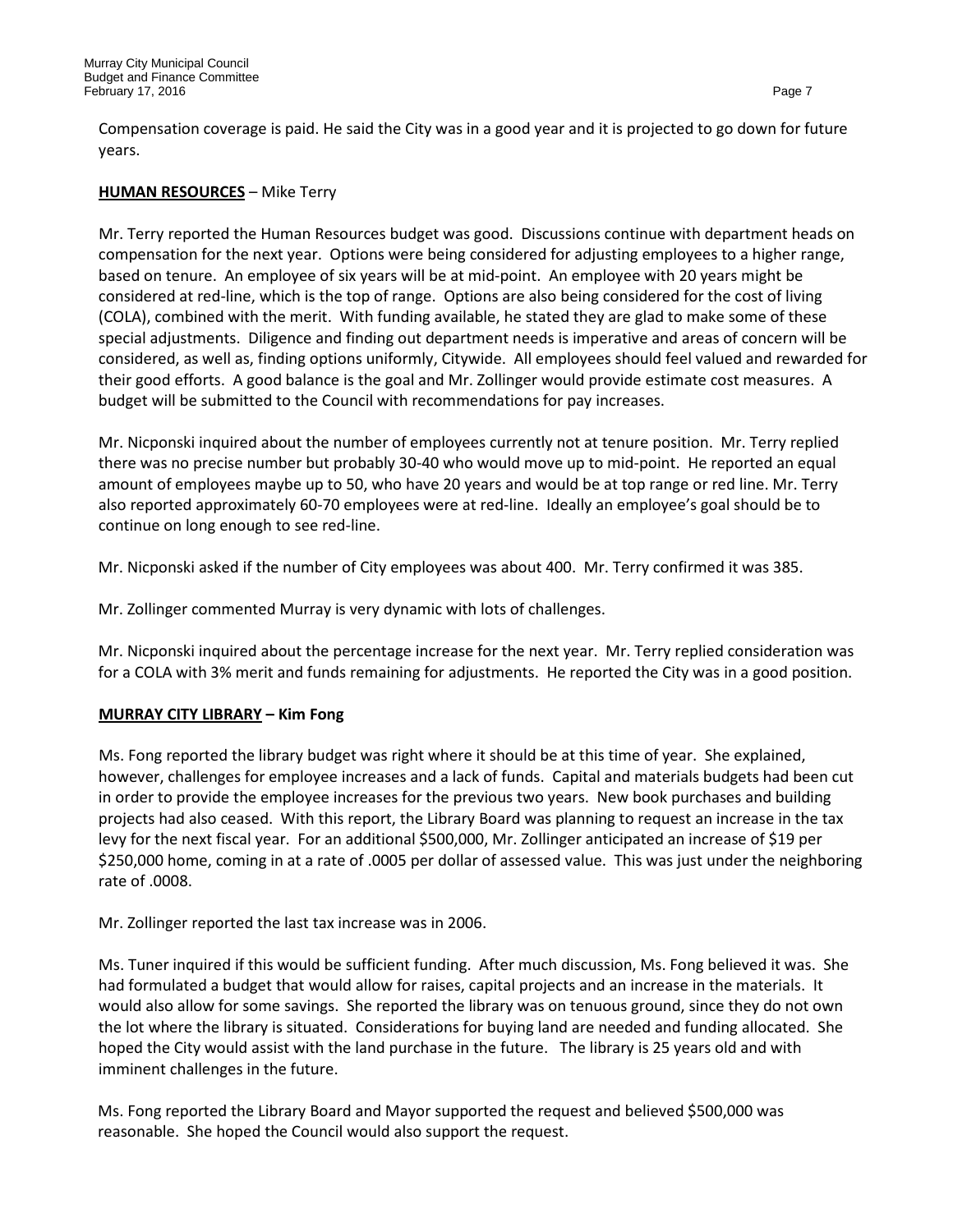Mr. Nicponski inquired about the new land purchase and how imperative was it. Ms. Fong reported the current lease would expire 25 years from now, however, she believes the availability of land will be very scarce by that time. Mr. Nicponski agreed now was the time to consider looking for available land. Ms. Fong realized now was not the time to discuss land purchasing, however, she stated allowing the City time to designate a piece of land for a future library would require saving funds in an effort to contribute to the costs. The current land owner, would be the only interested buyer to purchase the building. The structure itself would be very old by the time the lease expired.

Mayor Eyre inquired about square footage for a new library and what would be the desired size. Ms. Fong reported the current library is slightly under 20,000 square feet. Estimates on size for a new library should be one square foot, per capita. She said a 50,000 square foot building would be adequate 25 years from now.

Mayor Eyre inquired if a building that size would be needed with the popularity of E-books. Ms. Fong assumed there would be a need, due to current usage. Rooms for meetings, internet access, and community events, etc. were currently being facilitated and the need was not just for book use. She stated there was currently no other facility for residents to have this free access for such events. For instance, HOA meetings, and many other community groups use the library.

Mayor Eyre asked if a community center, such as the new Innovation Center (at the new City Hall) was available, would there still be a need for that amount of square footage. Ms. Fong assumed the Innovation Center would not be free. She pointed out the Library does not charge for scheduled use and that would be the difference. She stated there are many other venues for rent, however, the library was one place where there was no cost.

Ms. Turner inquired if \$500,000 would allow the savings requirements. Ms. Fong replied it definitely would and an excellent start. Saving \$200,000 for the year was part of her planned budget. She stated being patient with good planning was important and in five years there would be \$1 million saved.

Ms. Turner agreed coming back to request more funding would not be desirable and the library had been at the current location for a long time. Ms. Fong stated she did not want to appear greedy however the needs are real.

Mr. Zollinger added the library would actually be able to save more money in future years, due to one-time, current remodeling plans, for instance, remodeling restrooms. Savings could be \$250,000. Flexibility in the budget is expected, which had not been the case in many, many years. Ms. Fong commented budgeting had been a challenge in the past.

Mr. Nicponski inquired if waiting 25 years when the lease expired was the desired plan. Ms. Fong replied it was a definite deadline, however, sooner would be better for the City.

Mayor Eyre stated that breaking the lease would not save the City money. The lease is currently only one dollar per year. Ms. Fong believed the School District would be thrilled to obtain the building.

Mayor Eyre asked if the School District would be required by state statute to pay fair market value, or could they offer two dollars and destroy it. Ms. Fong did not know the legalities but believed fair market value on a 50 year old building would not be much. We cannot count on the sale to pay for a new library.

Mr. Zollinger added that if the land owners do not want the building, it would actually create a liability to tear it down. He pointed out that in 25 years a solution would be imminent, but hoped it could be resolved much sooner than that.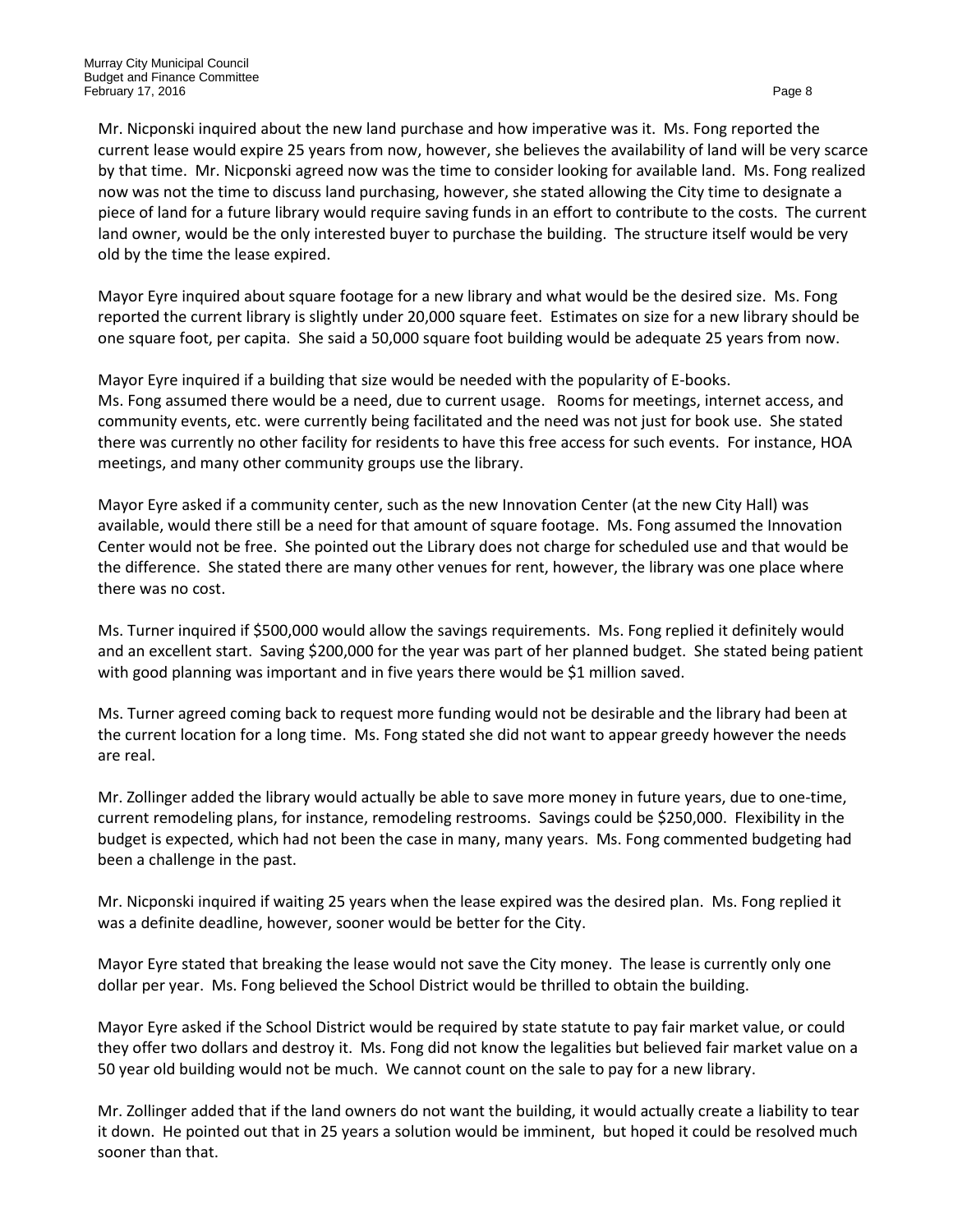Mr. Camp said it is important for the City to look at owning its own facilities and the property as well. Prior to the current location of the library, the City owned two buildings and the land, one on Vine Street and one near the Heritage Center. Owning again would be desirable. Ms. Fong agreed.

## **POLICE DEPARTMENT - Chief Craig Burnett**

#### • *Budget*

Chief Burnett reported the Police Department was pleased with their budget and there are no glaring issues. Overtime had been a slight concern initially, however, it will be fine for the remainder of the year.

#### • *Animal Shelter*

A bid for renovation at the shelter was finally awarded in order to separate cats and upgrade flooring issues. The bid came in lower than anticipated. Mr. Nicponski asked if Murray owned the facility. Chief Burnett reported Murray owns the building, however, services are contracted with West Jordan. A shelter attendant is provided to care for the animals and help the public. The contract was renewed last year with a two year flat rate, although there may be an increase next year of 5%. The facility handles adoption, pet rescue and works with the Humane Society. He is pleased with the conduct at the facility and after legislation changes several years ago, euthanasia by injection was adopted as more humane and the gas chamber is no longer in use.

Mayor Eyre inquired about the lowest bid and asked if it was part of .20% sales tax for capital projects. Chief Burnett reported the lowest bid was \$48,800 plus \$10,000 for architecture fees. Currently, unless there are extras, the cost is anticipated at \$60,000 to \$70,000 of the \$100,000 budgeted. He reported the bid was considerably less than anticipated and there would be reserves to take good care of the facility with funds remaining.

Mr. Nicponski asked generally speaking what is being done. Chief Burnett stated a room is being added to the south end of the building. Dogs and cats were previously kept in the same area and will now be separated with the new additional room.

Mayor Eyre commented it was very important to have the flooring done and would be more sanitary.

#### • *Vehicle Replacement*

Chief Burnett reported vehicle replacement was good. Cars have been well taken care of with scheduled maintenance and are getting better gas mileage. Years ago a car with 60,000 miles needed trading in, now a trade in will generally occur at 100,000 miles. Crown Vic vehicles will be retired next year. He stated one car had been totaled last summer with insurance coverage at \$14,000. It will be replaced.

Mr. Nicponski inquired other than cars, do we have any specialized vehicles, for instance SWAT.

## • *SWAT*

Other than the fleet of cars and motorcycles, the department has two vehicles that are used primarily for SWAT. One is a box truck that has communication equipment and cameras, which had been used for command post. The other vehicle, given to the City by the military at no charge, is a 1979 Dodge. This armored personnel carrier is older and has been a great tool used by the SWAT team.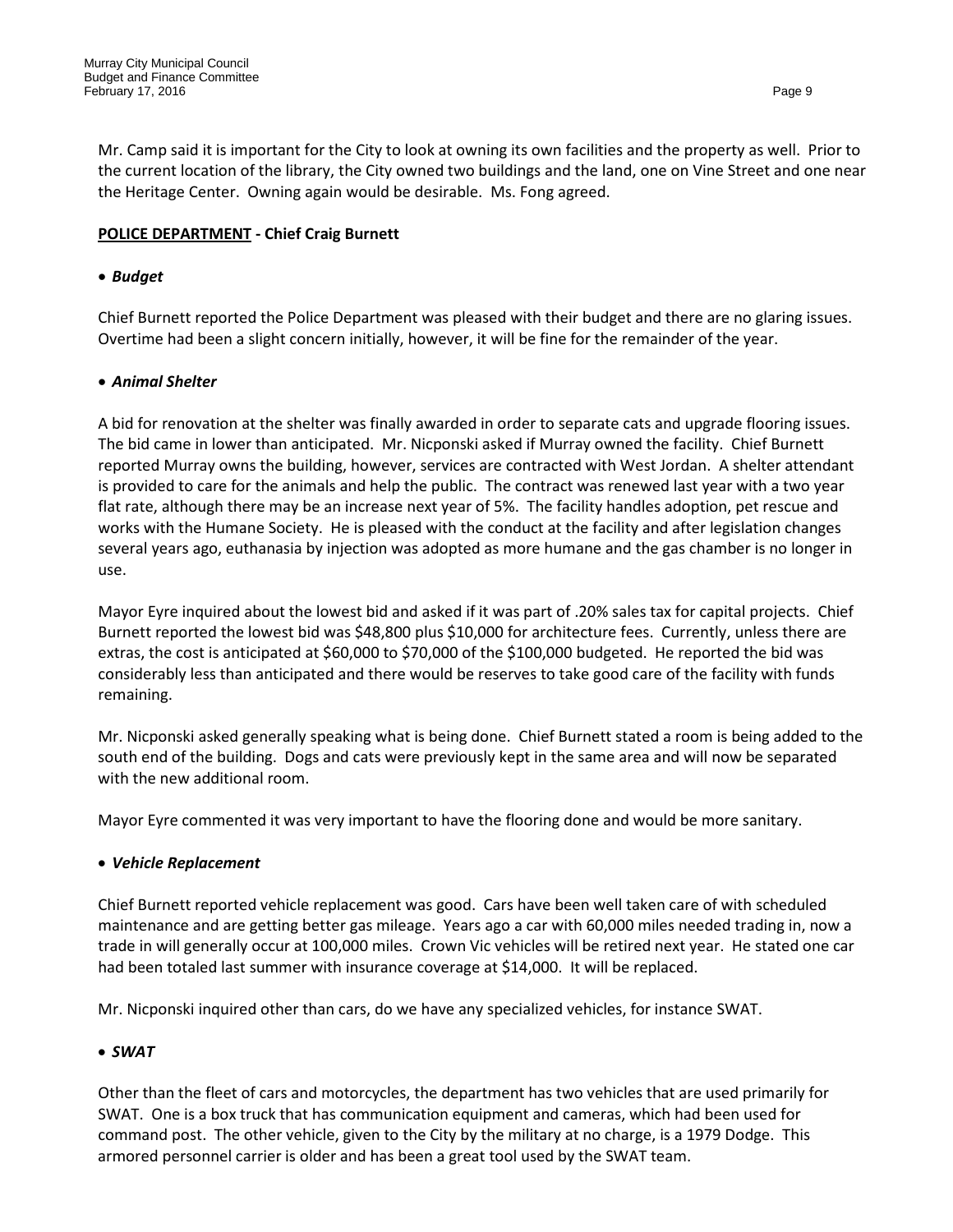## • *Training Center*

Funds were available this year to repair the leaky roof. Other expenses at the center involve replacing the assimilator, which no longer working and the company is no longer in existence. A bid has been submitted for a new system switching to a laser with scenario based training. It is considerably less than the previous system with many changes in the newer models. The department has two ranges. The small range is not safe and has not been used for some time. Investing to improve and expand it up to 3 or 4 lanes with moving targets is desired. The upgrade would cost approximately \$50,000, but would be well utilized afterwards.

Mayor Eyre inquired as to whether the department receives revenue from the training center. Chief Burnett replied anyone utilizing the center pays a fee. Sandy City and West Jordan, who helped with the initial construction, pay an annual flat rate fee with limitless use. Others will pay per head or per day usage. The LDS Church, the US Probation Department, and Cottonwood Heights are some of those paying a fee for consistent use. The center is very busy. The main concern had been keeping up with supplies as the center provides all the targets. With the yearly budget for ammunition and targets at \$35,000, funds are running low at this time. The cost of ammunition continues to rise so a fee increase might need to be considered to compensate.

Mr. Camp inquired if the revenue from the center is returned to the General Fund and added a fee increase would be appropriate. Mr. Zollinger replied that it was part of the money used to balance the General Fund. Chief Burnett confirmed that the fee had been increased for agencies utilizing the center last year with no complaints whatsoever.

Mayor Eyre asked about the need for constructing a facility to secure police cars and if there had been any concerns in the past with unsecured parking areas. Chief Burnett replied that there might be a need for SWAT, specialty vehicles and impounded evidence vehicles. He said a large space would not be necessary for patrol cars however, having a few in a locked gated area would be of great value. Mayor Eyre inquired as to whether there might be available land near the Training Center for an inexpensive secure area. Chief Burnett stated he was not certain due to some right of way with the railroad.

Ms. Turner inquired if fine revenues were down. Chief Burnett confirmed they were, however, his direction has been not to impose work standards on the officers for issuing tickets. Three years ago there was a daily standard. He explained he is very comfortable with the work enforcement officers are doing. To some degree, fewer officers may have contributed to the drop in fees. Graffiti, shootings, domestic disputes and other violations take precedent. The officers are doing the best they can to address problems as they arise. Chief Burnett has communicated clearly to the officers for the last two years, he does not require a work standard or stat for citations. He has great trust in the officers and believes they do a great job.

#### • *K9 Unit*

Mayor Eyre inquired if there was a need for a K9 Unit. Chief Burnett replied there is and the City has gone two years without a K9 unit. He believes there is currently an opportunity for the program. The DDA Metro Task Force has given a \$3,000 credit to Murray. He reported a Capital Improvement Program (CIP) request to purchase a K9 and vehicle. Murray currently has an officer who is an experienced K9 trainer. He would be a great asset and is available to assist in getting the program started up quickly.

#### **FIRE DEPARTMENT – Chief Gil Rodriguez and Laura Lloyd**

Chief Rodriguez explained budget numbers in line with the exception of overtime being rather high. This was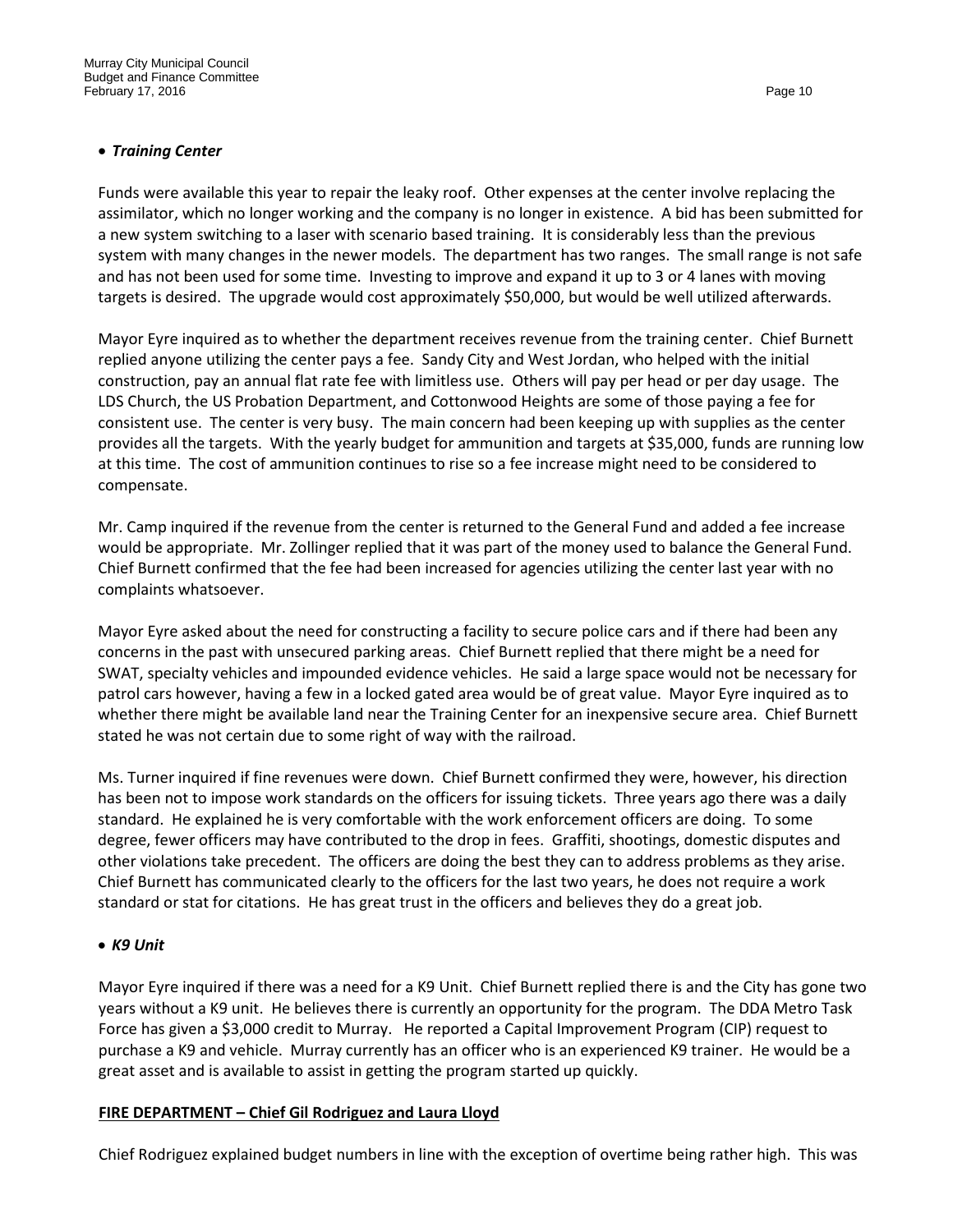expected with the addition of two new positions. Last year at this time, the third ambulance was only running 10 hours per day. This year all three are up and running 24 hours a day. As a result, overtime increased. A request for a \$50,000 increase in overtime was presented last year, but only \$30,000 was received. He hoped to see things even out during the slower winter months. Overall the budget is right where it should be.

Mr. Camp asked whether additional overtime funding would be needed this year. Chief Rodriguez confirmed it would be. Years ago the need was not there. Emergency calls have increased by 700 this year causing that need. In the past he had seen an increase by a couple hundred but never 700. He confirmed a request for more funding would be necessary because the unforeseen is the toughest part. Mr. Nicponski inquired what the exact number of increased calls was. Mr. Rodriguez said calls for service went from 5,500 to 6,200.

Chief Rodriguez reported ambulance supply costs had increased as had revenue. He explained this was relative, because of increased transports and transport fees. A new billing company had been hired resulting in more revenue. Mr. Zollinger reported the new company was able to better collect more efficiently. No increase would be planned until the figures actually came in.

Mr. Camp reported, in Provo City the same billing changes had resulted in positive revenue increases. Chief Rodriguez commented it was exciting for them because in the past they had only collected 40-50%.

Mr. Zollinger added the collection company does not actually do write-offs for three months, once they are able to determine what will be a write-off. With the previous collection company, write offs were established much quicker. Revenue adjustments are anticipated with our new billing specialists and the new write off policies.

Mr. Nicponski asked how many fire fighters the .2% sales tax would pay for. Mr. Zollinger replied it would pay for two. Chief Rodriguez explained prior to this, there were 18 fire fighters per shift and now they could have 19 per shift including the fire Chief.

Mayor Eyre inquired if the department was appropriately staffed now. Chief Rodriguez confirmed they were fully staffed, however, in the future another manned ambulance might be needed. Much of this depends on population and housing projects. As much as boundaries are adjusted, the station at 4800 South reports to most of the calls in the northwest part of Murray and those calls continue to increase. He hoped the additional 700 calls were not a trend, but statistically increases never go down.

Mayor Eyre asked about the age of that station and wondered if it was still adequate for their needs. He asked if a new station was needed. Chief Rodriguez reported it was considered outdated about 25 years ago and the station itself was 30-40 years old. He explained if they were to build a new station it would need to be similar, with a smaller bay for an ambulance and accommodations for administrative offices. Mr. Zollinger asked if administrative offices could be relocated to City Hall. Chief Rodriguez replied they could. The only fire departments in the valley whose administrative offices are located in City Hall, is West Valley. All other fire departments have an administrative station.

Chief Rodriguez noted repairs to the plumbing, electrical and lighting, however, they are not a permanent solution. Mayor Eyre said with a new station, would that leave four completely updated stations. Chief Rodriguez replied that would be three, Stations #81, #82 and #83. Station #84, the battalion chief command station is a really good station but it is very limited in what it can do. The extra ambulance is kept there, along with medical equipment; running another ambulance from this station has been discussed. He reported the master plan would be to move and rebuild, although remain in the same vicinity. Murray's locations are better than any other jurisdictions in the valley.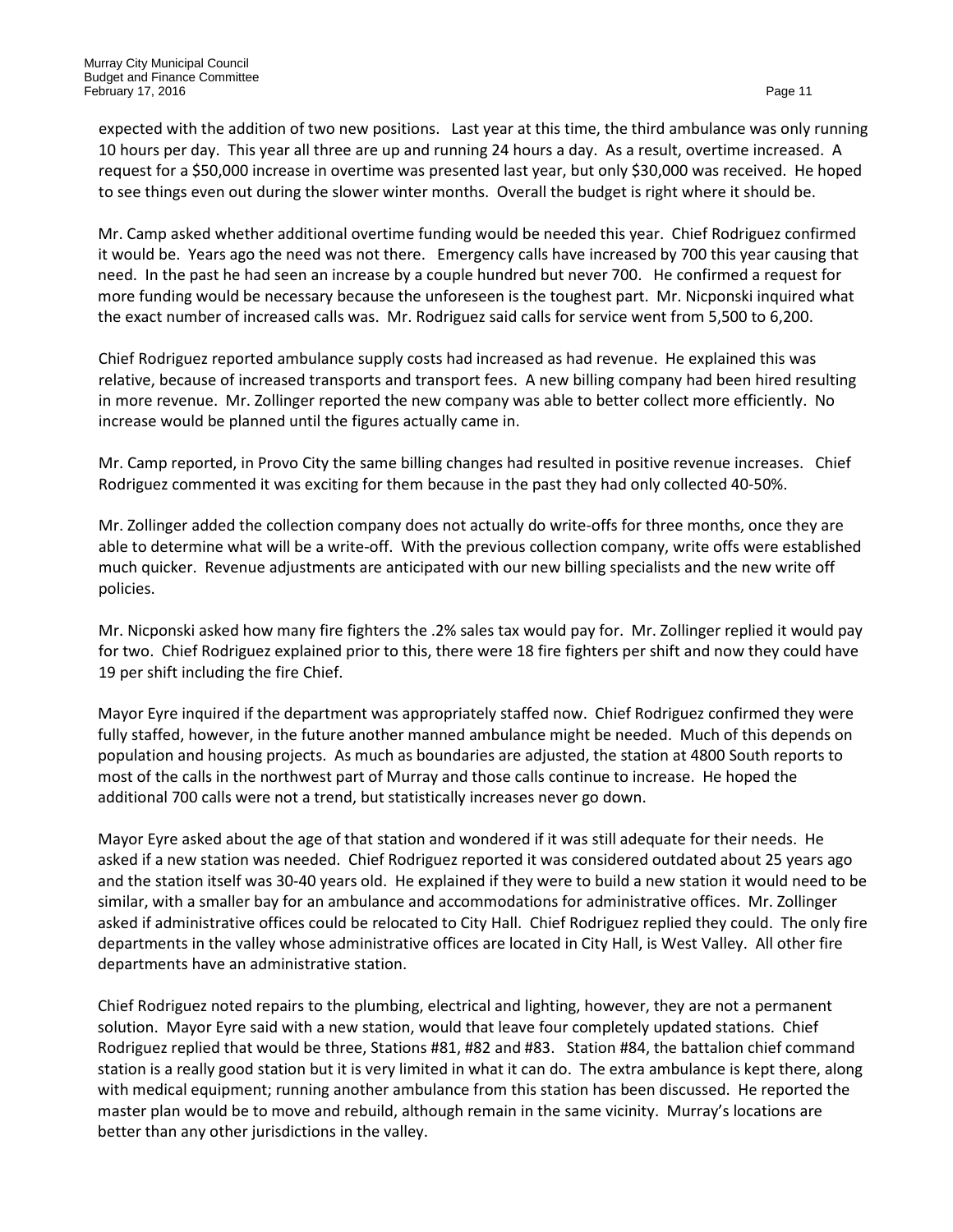Chief Rodriguez said his concern focused on Station #82, where he suggested installing bollards to prevent further collisions. The station had not been hit yet, however telephone poles and vehicles had been hit. Large boulders had been placed along the curb to prevent collisions, and reduced speed, however, they had not been strong enough.

Ms. Turner inquired if Station #82 was the location on Vine Street. Chief Rodriguez confirmed that it was and further discussion with Mr. Zollinger and Mr. Nakamura were necessary for this risk issue.

Ms. Turner inquired asked if signage had been helpful. Chief Rodriguez reported signs had not helped noting that most incidents had occurred during the daylight hours.

Ms. Lopez inquired if speed was the main factor. Chief Rodriguez replied it was as well as, a driver who had experienced a medical issue.

Chief Rodriguez stated his department had worked very hard to stay within their budget. Vehicle maintenance and payroll were where they should be, and some testing had been done for other department positions.

Mayor Eyre reported a conversation with one of the fireman, who said he was very thankful to the City for providing some of the finest equipment to the department. Chief Rodriguez stated the Arson Group had complimented the City on its cooperation.

Mayor Eyre thanked the department for maintaining all its vehicles. Chief Rodriguez stated the refurbished engine was from Chicago, and the older vehicles are well taken care of and in great shape.

Mr. Zollinger reported a new engine would be purchased this year. Mr. Nicponski inquired what type of engine it would be. Chief Rodriguez stated it would be a pumper and would affect insurance rates. He reported the Insurance Service Office (ISO) rate (Fire Suppression Rating) went from a four to a three this past year (with one being exemplary). Mr. Camp stated it would help commercial ratings also.

## **ADMINISTRATIVE AND DEVELPMENT SERVICES (ADS) - Tim Tingey**

Mr. Tingey reported there were no concerns or big issues to report. His divisions include Building, GIS, Community and Economic Development, IT, Recorder's and Treasures divisions.

• *IT*

Mr. Tingey reported it has been a big year for the IT department. The City software and telephone replacement had gone well with much heavy work behind. Both are being implemented at this time. The Council had authorized \$390,000 for the phone system replacement project. The project came in \$65,000 under budget and will be fully implemented by April. Also included under budget, were switches, a San server and all infrastructure elements.

Mayor Eyre asked if the majority of the system would be transferable to the new building. Mr. Tingey replied the entire system including infrastructure can be transferred. Mr. Zollinger pointed out it was part of the planning and imperative for funding the new system. He also noted this completed the Emergency Operations Center (EOC) redundancy on City servers, which had been a three-year process.

Mr. Tingey reported increased overtime in the IT area would be requested for next year. Over the past several months many extra hours were needed for the various projects, including holiday and full weekends on duty.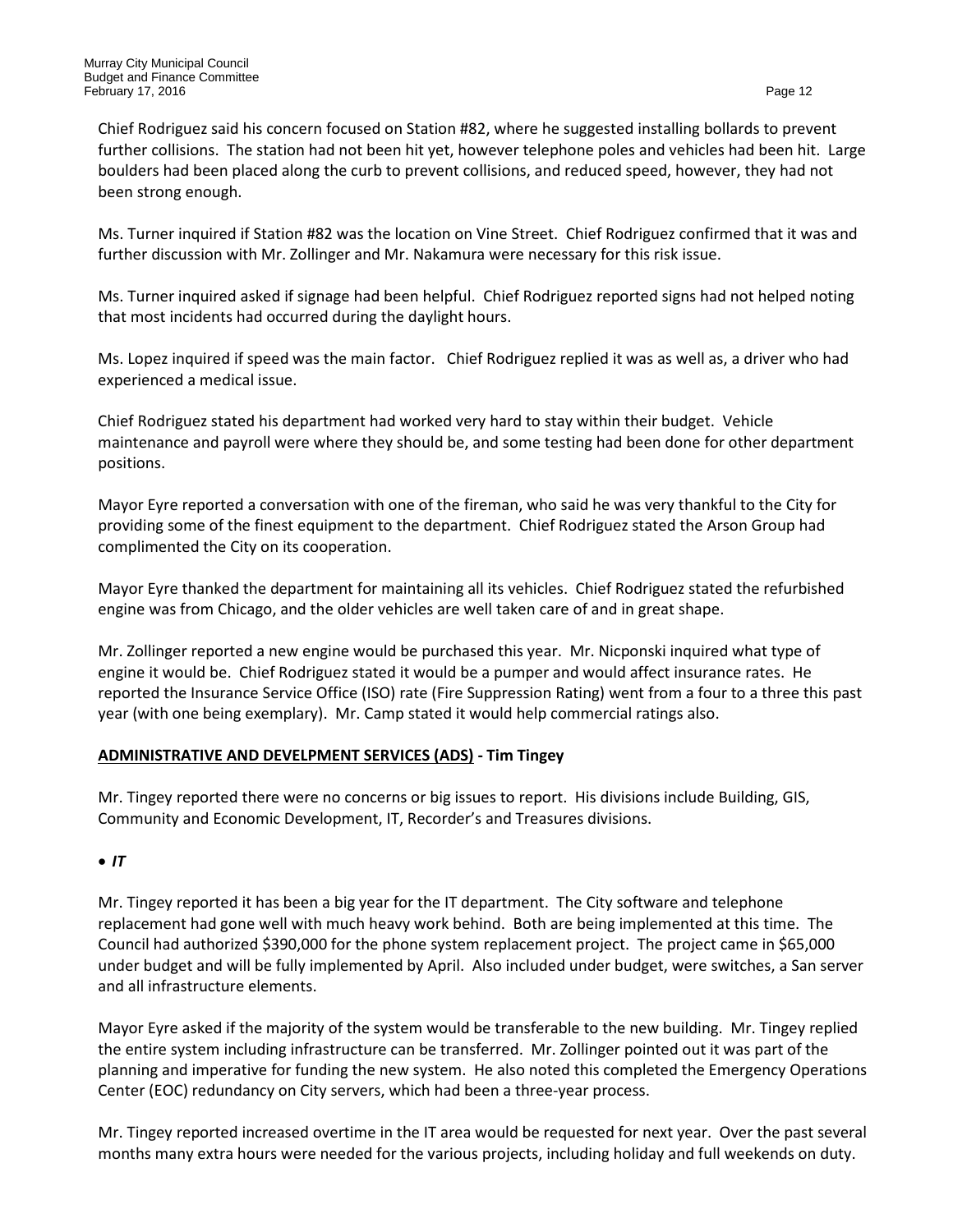The firewall was replaced, troubling shooting and other circumstances occurred on weekends while staff was away.

Mayor Eyre inquired if a transfer between funds was possible, for instance savings from one project utilized for the increased overtime funds. Mr. Tingey replied it was a commonality and Mr. Zollinger suggested it was also possible with the savings from elections.

Mr. Camp added it is imperative to keep IT services up and running in this day and age. Mr. Tingey stated that during the last three weeks the phone system had gone down many times because the system is at the end of life. He was very glad to see the City replace it, but mentioned challenges could be anticipated until the new system is fully implemented.

Mr. Tingey also explained the IT Governance Committee approved a three to four year rotation for the servers. He agreed with Mr. Camp regarding the importance of upgrading servers that are now eight, ten or 12 years old. In addition, the computer replacement program has been exceptional. Instead of computers breaking down, rotation has proven to be more effective in preventing a complete breakdown. New computers had already been purchased with 50% of them rotated in.

Mr. Zollinger commented it was a great project compared to previous methods. By pooling resources, we achieve a general four year rotation time frame, and employees would always have up-to-date reliable computers.

## • *City Recorder*

Mr. Tingey reported \$60,000 was budgeted for elections, which was typical, however, with the mail-in ballots this last election, the cost was only \$23,000. A huge savings. In two years, it will be a city-wide election and a cost of \$40,000 was anticipated.

In the issuing of new passports, he reported the biggest revenue year ever. Revenue had already passed the previous year.

## • *Redevelopment Agency (RDA)*

Mr. Nicponski stated the next large revenue increase would come from the Central Business District (CBD) and inquired whether property taxes are recirculated back into RDA. Mr. Tingey confirmed they would be. Mr. Nicponski asked if the franchise and sales taxes would be coming to the City.

Mr. Tingey confirmed that and believes sales tax should remain in the General Fund and not part of an incentive package. He stated the revenues from the CBD are approximately two years out, after construction begins this summer. Projections of future revenues from the CBD are a challenge to determine at this time, stating the original proposal was \$45 or \$50 million for one portion of the area. Another area came in at \$30 million, with the developer aspiring for \$250 million. It is just not easy to determine at this time.

Ms. Turner inquired when meetings would begin with the various taxing entities.

Mr. Tingey replied they would begin on an individual basis, after an initial meeting with the County. The Council would be informed at that time. After all issues have been addressed with the School District, and others, additional individual meetings will occur. With a more formal decision approximately two or three months after all issues have been addressed.

Mr. Nicponski inquired how much property tax was generated from Fireclay and how that compares to the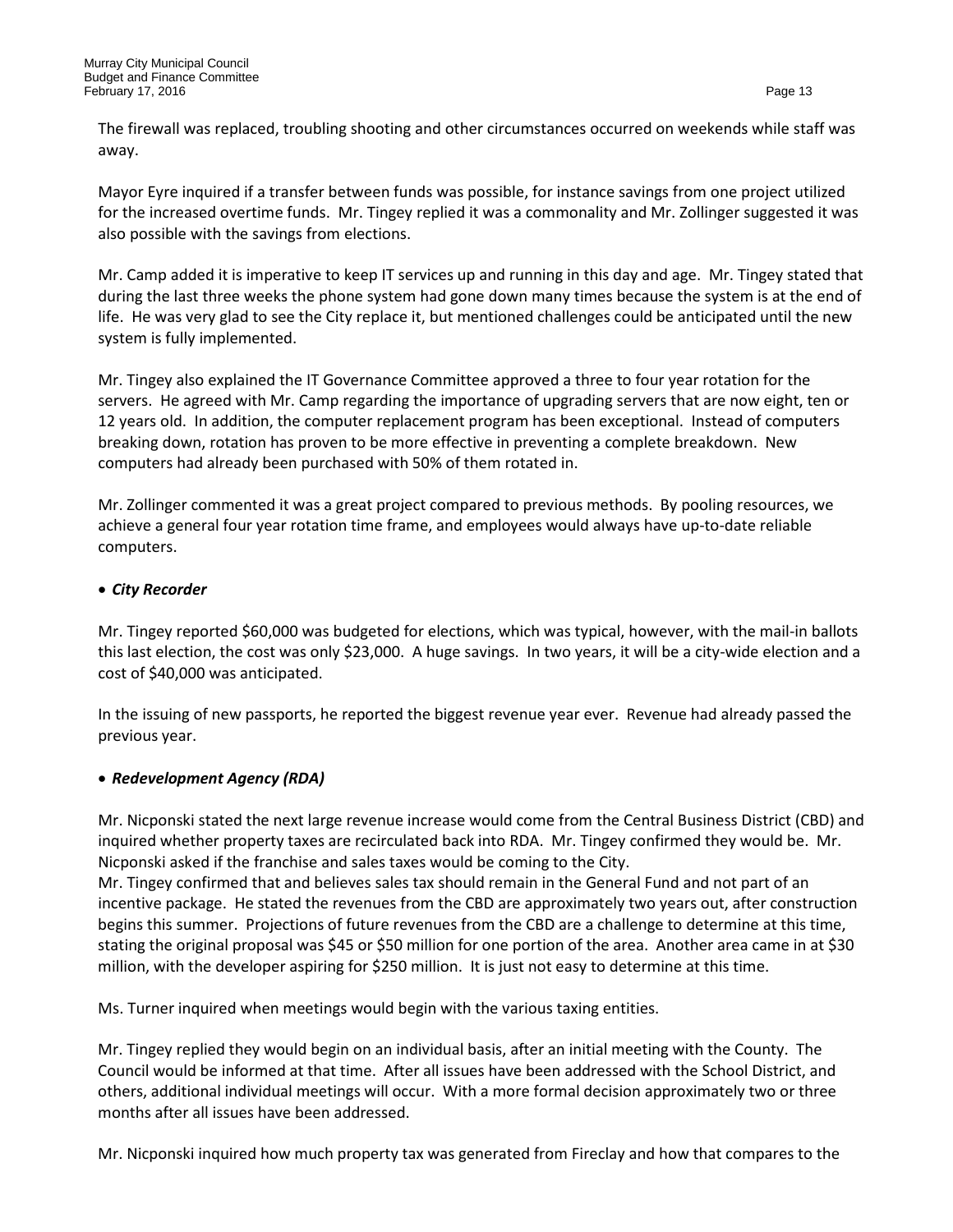amount of service provided to the area by police and paramedic calls. Mr. Tingey replied he could access those numbers but reported property tax in base value and tax increments just over \$1 million. The City's amounts are significantly less but he anticipates growth in the Fireclay area. Over time, he believes it will be a positive thing as commercial industry increases, however, he explained one of the biggest challenges was the low tax value of the apartment projects, because they are residential. Apartments are at 55% which is much lower than commercial or assisted living projects.

Mr. Nicponski inquired as to the number of police calls occurring in the area. Mr. Zollinger reported the costs between 12-15% of the million dollar revenue, which is about \$120,000. Mayor Eyre reported that there were 2000 calls to that area last year.

Mr. Tingey reported \$502,000 was currently going to the School District from the RDA budget. This included an education mitigation amount of \$102,000 from the Fireclay area, which was about 12% of the increment gathered each year. An amount of \$400,000 was allocated from the Central Business District (CBD). The School District receives a significant amount of the tax increment, even though, the City is not required to provide it. Smaller tax increment areas, such as Cherry Street and Vine Street receive a haircut provision, which is 20%. The City receives 20% less, in each of those areas. With the base value they receive, a significant amount of funding, about one million dollars, is going to the School District. If they were ever in need, there are significant amounts available that can be contributed back to them for assistance.

Mr. Tingey reported this year will be huge for CBD expenses and hopefully revenues will begin to increase. Additional property will be considered for acquisition in the area, primarily the School District property and possibly property from UTA. The upcoming budget will be complex due to those issues alone.

Currently, the CBD has had significant expenses, due to acquiring the Murray Theater. Related to the theater building improvements, signs, interior lighting and general cleanup of the property has been expended. Utility bills are very high due to poor insulation. It was a great acquisition for the City overall and he looks forward to seeing the final results. With grant opportunities available and possibly state legislation funding next year, more enhancements will occur on the building.

Mr. Zollinger commented he did not believe it should remain an RDA property. If the property is run by the City, as a possible preforming arts center, or a theater, it would be considered a City function and not an RDA function. The opportunity was great for RDA to purchase the facility, however at some point it should become City property. Ms. Turner agreed.

Mr. Tingey stated it might be considered for exchange with City property on the west side of State Street.

Mr. Nicponski inquired if the goal was to keep the Murray Theater and begin developing various programs, such as management companies showing films. Mr. Tingey stated it had not been completely defined yet, as to who or what would utilize or manage the property. Beginning this April, it will be a practice location for local preforming arts, however, that will be temporary as the redevelopment process continues. Deciding factors on use of the theater will be determined by the Council.

Mayor Eyre added that adequate parking is a priority and would take precedent over determining future functions. Mr. Tingey definitely agreed and stated good things are taking place in the RDA and it was a very exciting time.

Mayor Eyre asked about a possible triple signing with the school property. (Purchased by the RDA and then by the City.) It may be a possibility, or an exchange. Mr. Zollinger added the Myrtle property was a similar exchange situation and noted with the plan of pickleball courts, an exchange should be considered. Mr.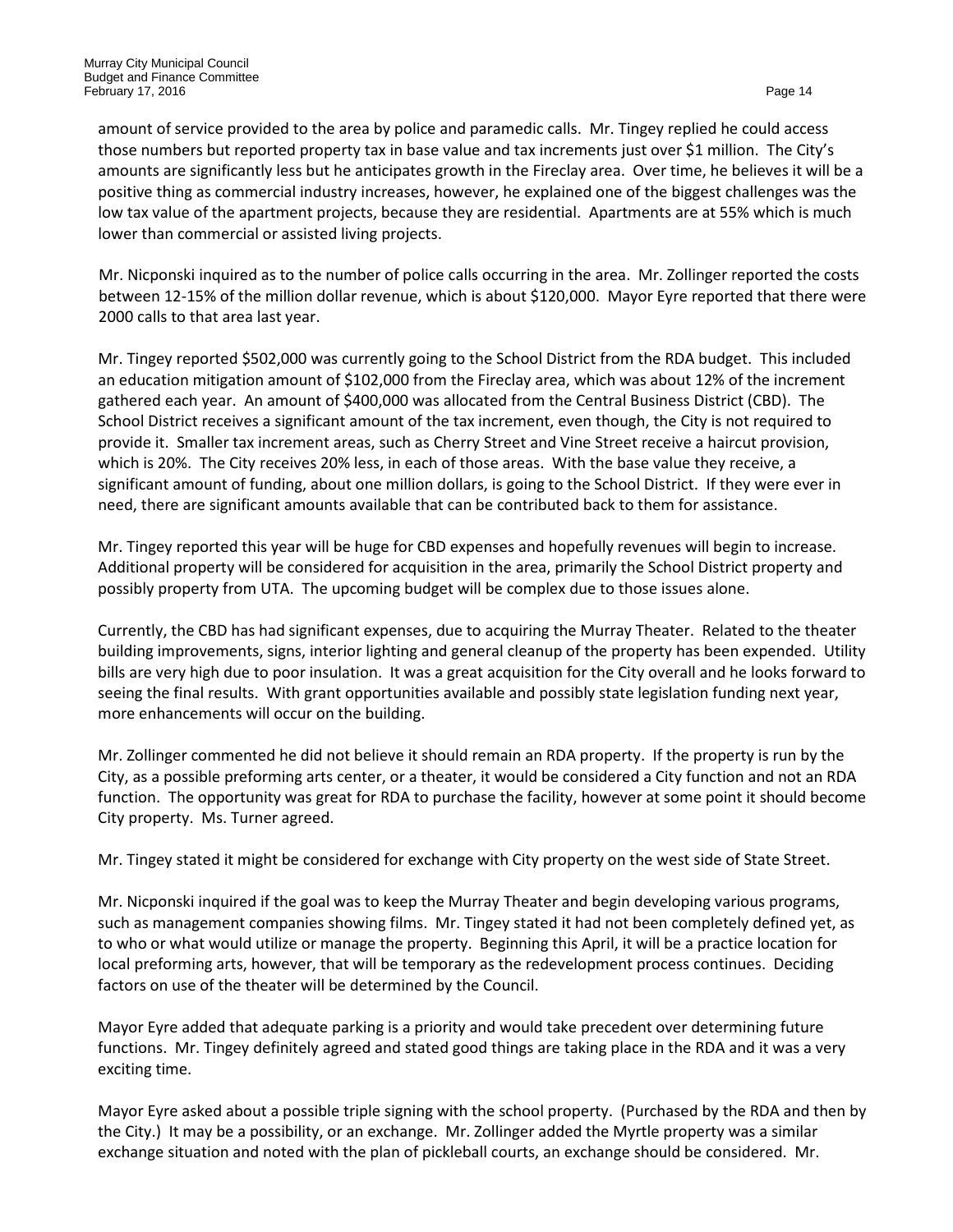Tingey agreed.

Mr. Nicponski inquired about the status on the Ore Sampling site. Mr. Tingey replied there was nothing significant to report. Calls had been received from various groups, one particularly about tax increment financing. He had received direction from the RDA Board, to prepare a plan to move forward on an RDA, however, not until a diligent group provides a serious offer. A 15 year timeframe would be adequate, although, his main concern was generating value on the site in order to get increment reimbursement. The property evaluation is roughly \$1.5 million. A \$50 million improvement there is not likely.

Mr. Tingey reported numerous calls received related to the old fish factory. Calls reported hazardous waste being dumbed. Of three visits to the factory, he had not witnessed any waste that had been dumped. Mr. Zollinger asked if the fish factory property was for sale and Mr. Tingey stated options were available.

## **POWER** – **Blain Haacke, Bruce Turner, Greg Bellon**

Mr. Haacke reported the Power Department is in good hands financially. A \$37 million budget was presented this year including:

- \$21 million of resources, which was basically the City's power bill, paid to the Utah Associated Municipal Power Systems (UAMPS) organization and other contracts.
- Capital purchases of \$2 million
- \$2.8 million for the 8% In Lieu of Tax Transfers (ILOT) paid to the General Fund.
- Administration fees in the amount \$1.7 million for City Hall services.
- Revenue to reserves, because power costs are very low at this time.

Conservative projections were made, as Mr. Zollinger attested because natural gas costs are usually \$3.50 to four dollars per dekatherm (Dth), but are currently just below two dollars per Dth. Although this cost decrease is good for the City, it is not good for the global economy with \$1.50 for gasoline at the pump and coal mines closing; pipelines shutting down in the Uintah Basin, is not good for consumer rates in many ways.

With a balance of \$16 million in the bank, a bond of \$8 million is scheduled to be paid off this spring. The Power Department would be completely out of debt, providing a savings of \$700,000 with the bond being paid off one year earlier than anticipated.

## • *Resources*

Resources are both contracted and purchased from several different places:

- The Colorado River Storage Process (CRSP)
- Hunter Coal Fired Plant
- San Juan Coal Fired Plant
- Intermountain Power Plant (IPP) near Delta, Utah
- Two landfill facilities
- Gas Turbines (4800 South operated as the market dictates)
- Cottonwood Canyon, small hydro (when the river is running high)
- UAMPS Market

Mr. Nicponski asked how many megawatts (MW) are required to operate the City. Mr. Haacke replied during summer months, approximately 110 MW and during the winter about 70 MW. Mr. Nicponski inquired if all resources together were providing this amount of power. Mr. Haccke reported the City is short during the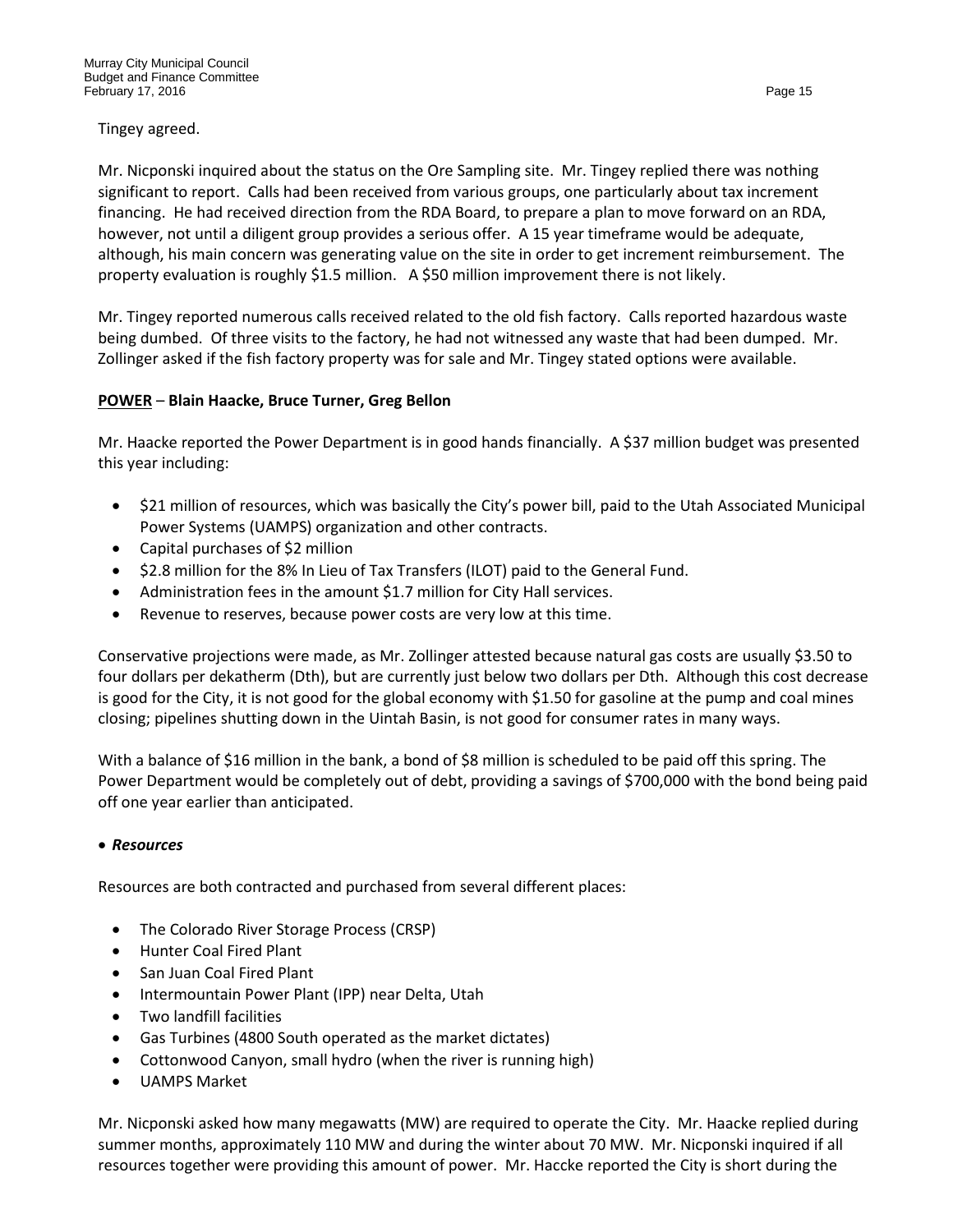summer and adds additional MW.

Mr. Nicponski asked if this was provided from Rocky Mountain Power (RMP). Mr. Haacke replied it never comes from Rocky Mountain Power. It all comes from UAMPS, which could be purchased from various sources.

Mr. Haacke stated comparing the market rate from UAMPS, on line purchases can be made in real time, right up to the next hour, knowing full well what load requirements would be. Additional power purchases are also available from Parowan or Logan until summer is over.

Mr. Nicponski asked if winter months required this same need. Mr. Haacke replied winter months are fine however, summers are peak load, due to air conditioning. City turbines might be utilized two months out of the year.

Mr. Nicponski asked how many megawatts are generated from turbines. Mr. Haacke reported up to 35 MW. About 1/3 of the City can be powered by the turbines. For instance, during an emergency situation such an earthquake, if the entire city experienced a complete black out and RMP could not provide power to Murray City, due to its own major problems, one third of the City could be powered in various areas, with rolling blackout periods of five hours. This is the value of the turbines, which is immeasurable.

Mayor Eyre inquired as to whether Murray Power hedges on fuel and natural gas purchase prices. Mr. Haacke confirmed Murray and other entities do hedge on purchases. Explaining one instance, he said, Rick Coon, who had just retired, purchased gas ahead of time by contract, for five dollars and it later decreased to \$4.50. Since that experience, it was discovered purchasing gas month to month and day to day. There is a natural gas plant in Payson, owned by UAMPS, which Murray is not included in. The plant is purchasing out by about 2 years. VP Energy and Questar would do the hedging and would take the gamble on pricing. The cost was two dollars initially and currently projections are \$2.50 this summer. Increases of over three dollars are not anticipated for the next couple of years.

Mayor Eyre asked about a Supreme Court ruling the previous week, in our favor. Mr. Haacke confirmed President Obama's efforts to stop CO2 consumption legislatively and close down coal fired plants. Although he was not successful through Congress, Obama then put EPA standards in place by executive orders. With that, 23 States sued the EPA, declaring a refusal to follow new guidelines on coal fired plants do to the loss of billions of dollars in labor and unemployment. The Supreme Court placed a temporary block on the action and sent it back to Washington circuit courts. A decision is expected as to whether the EPA can require states to follow the new standards. The hold is in place at this time with Hunter and IPP. Hundreds of millions of dollars in scrubbers and the selective catalytic reducers (SCR) to retrofit have been purchased and are currently ready to be installed should the EPA order stand. Mr. Haacke believes there may be a reprieve of up to one year.

Mr. Haccke said most coal fired plants are doing the economics on whether they can retrofit for EPA standards or if they should shut the plant down. The RMP coal fired plant in Helper, Utah, has been closed down at this time, due to EPA standards. However, the IPP plant will retrofit one unit to natural gas and the other unit will remain coal, but most likely be shut down. The retrofitted plant will go from an 1800 MW unit to a 1200 MW natural gas unit with California utilizing most of it. If in 2025, there is a market for the coal fired plant, they will keep it running. However, if CO2 regulations go through, coal fired plants may be shut down altogether. The outcome is solely based on executive orders.

Mr. Bellon reported the Hunter II Plant produces 22 MW and became debt free three years ago. Savings from the reprieve on interest, has gone back into savings for the upcoming emission controls. It was a savings of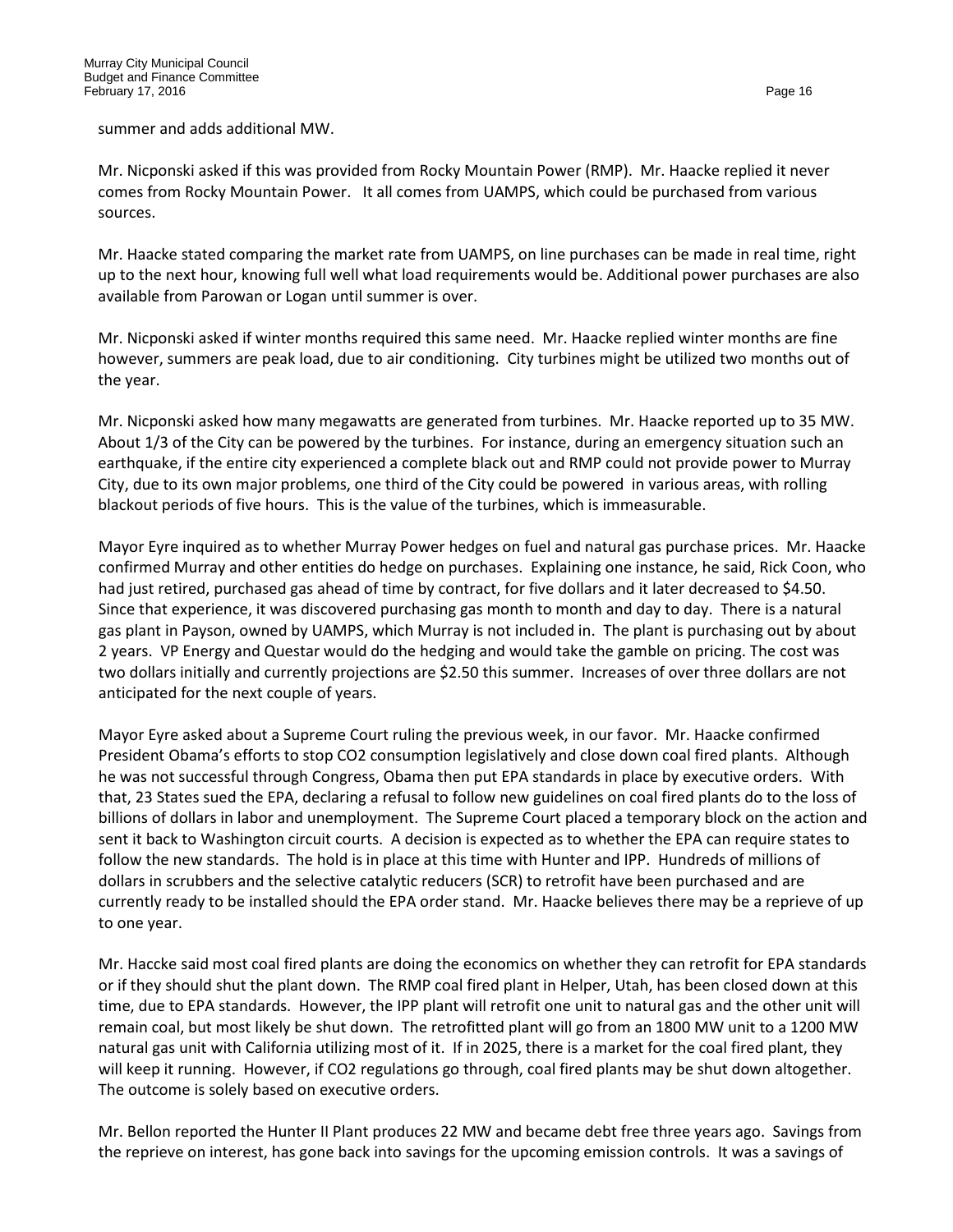\$86,000 per month, which is reflected in the budget being slightly over, 59% at mid-year, rather than the normal 50%. Mr. Haacke added that the budget will be in line by the end of the year.

Mr. Bellon reported the Colorado River Storage Project (CRSP) was previously handled by UAMPS, until two years ago, but Murray deals directly on our own with the Western Area Power Administration (WAPA). In doing so, control of the Western Replacement Power (WRP) was attained, is being used every month and remains the least expensive resource. WRP was about \$29 per MW hour for what was purchased for the land. Combined with CRSP it is a little over \$30 and remains the very best resource. San Juan is a very small amount, two to 2.5 MW.

Due to low natural gas prices, it was decided for the upcoming summer months of June, July, August and September to buy high load hours, which is 7:00 a.m. until 11 p.m. For June, 15 MW were purchased at \$26 a MW hour. Mr. Bellon continued, July was 20 MW at \$39, August was 15 MW \$39.50, and 10 MW for \$30.50 in September. The City is benefitting from these great natural gas prices. With a large budget for energy purchases, \$20.5 million, for the year, we work to maximize the best for our customers.

Mr. Haacke reported there was still a \$500,000 buffer on natural gas turbines, however running turbines is not expected for the remainder of the year.

Mr. Nicponski said it was interesting that the gas turbines provide 35 MW and then we have San Juan with 2.5 MW. Mr. Haacke stated the City owns 1/3 of a unit at Hunter, 22 MW, and owns 2% of a unit at San Juan. It all depends on the City Council at the time and how much they wanted to immerse themselves in a new project with UAMPS; he believes they have all made very wise decisions in the past. The Hunter resource, without the debt, is the same pricing as the CRSP and that is by far the cheapest you will find out there. Murray is the envy of so many other entities because we have a good amount of CRSP power, the most in the state compared to other municipals except maybe Provo. Our own gas turbines combined with all resources, confirms we are doing something right here.

Mr. Turner discussed capital purchases. Plans initially were to purchase a bucket truck and a chipper truck combination for the tree trimmers. However, after trying different types of those units, it was decided they were not stable and linemen did not believe them to be the safest. A brush truck and a bucket truck were purchased separately and will be delivered by June. The backhoe currently utilized is getting older and high on hours. Plans are to keep it well maintained will give it another years' use. A purchase can be rolled over into next year. Two new crew trucks were cancelled and two pickup trucks are on order instead. A new administration vehicle has been purchased, as well as, a new track skid steer. The skid steer has already been used significantly, at substations, jobsites for backfill, trenches and to clear the yearly intake at the hydro plant. A utility trailer is also on order.

Mayor Eyre inquired about administrative vehicles and whether a hybrid was considered. Mr. Turner stated Prius vehicles had been replaced with no consideration for hybrids, although in the future comparisons will be made for hybrid vehicles. Natural gas units for the bucket truck were researched and the cost was very high, as well as, maintenance very expensive and not well refined yet. Mr. Turner confirmed it was \$70,000 more on \$200,000 truck. Mr. Turner stated in good conscious, he cannot see spending that much on a vehicle that will require high costs in maintenance until they are perfected.

Ms. Turner inquired if the Prius had been replaced with Prius. Mr. Haacke confirmed one vehicle was given to Ben Teran the other to Mr. Trong Le, in IT. Mr. Bellon reported they have kept the hybrids within the City fleet and definitely want to be responsible with them.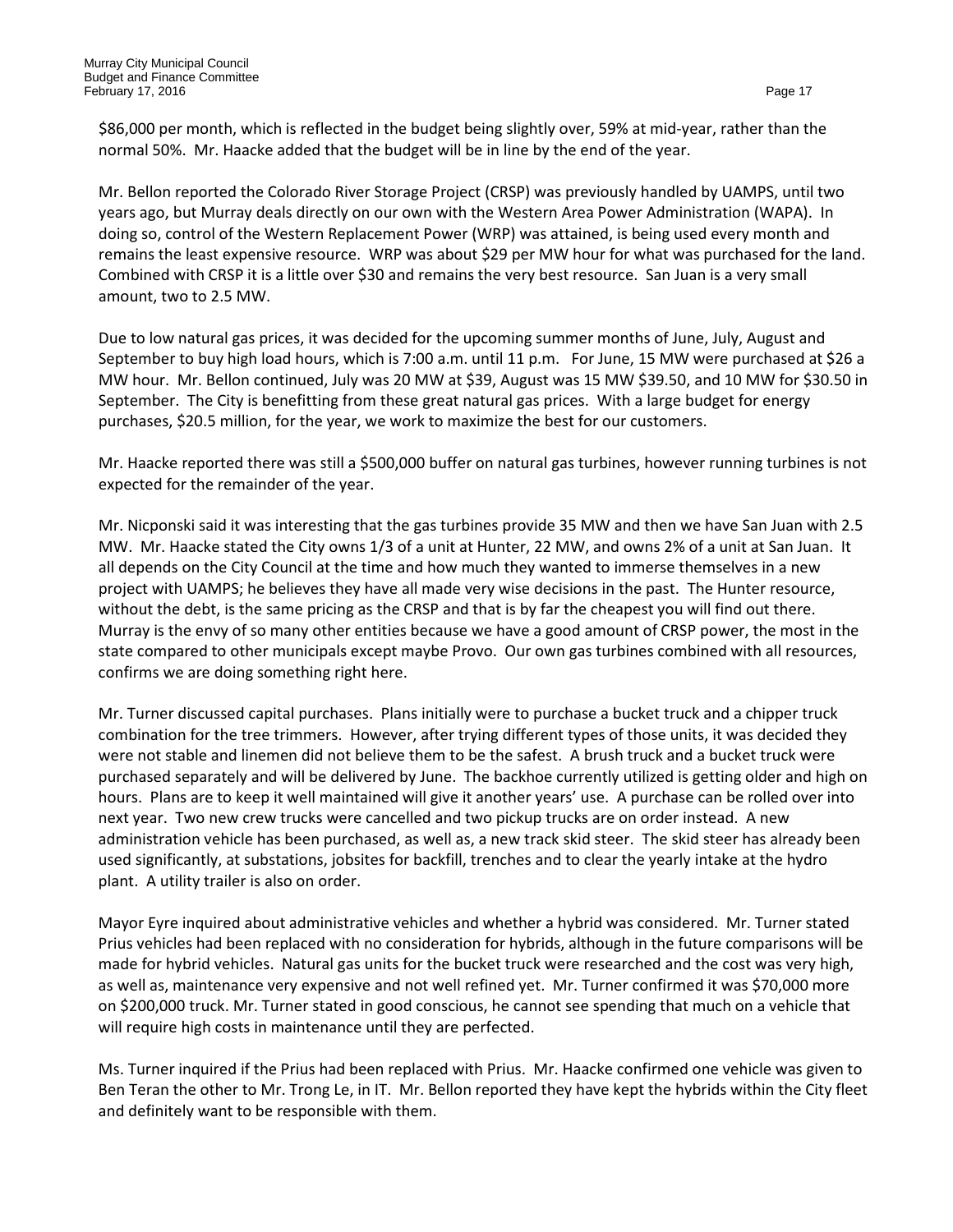## • *Street lights*

Mr. Turner reported on the immense street light project from Capital Projects and said it is still in the planning process, scheduled for next year. For now the lights are in the attic. Mayor Eyre asked if this was the LED lighting project and Mr. Nicponski asked if the project had been bonded. Mr. Turner replied it had not been bonded and the details of engineering the project had not been completed. Mayor inquired if the savings of using LED lighting would be great. Mr. Haacke reported most definitely and in the long run, providing a 20 year life for a year of maintenance. However, he wondered if the technology had arrived yet, since LED lighting had only been available on a large scale for just two years.

Mr. Turner reported the LED lighting project completed at Murray Park, had already required replacing some parts, proving the technology really isn't where it should be. He believes further waiting on LED lighting projects, will prove to be more beneficial until they are improved. Mr. Camp inquired about street lights that had been installed on 1300 East and if Rocky Mountain Power (RMP) was receiving payment from the City for it. Mr. Turner confirmed the City is paying RMP at a regular rate.

## • *Projects*

Mr. Haacke recounted several projects including the hydro underground issue due to the fire that had occurred, as well as, backyard rebuilds and completion of the Junior High School.

Mr. Turner stated 30% of the underground line had been replaced at the hydro with copper wiring. Replacement had been completed on most of the hills and valleys in the surrounding area, near Wasatch Blvd., using most of the underground budget, however overhead maintenance budget funds were needed to finish. Damage from the fire included wiring that was over 40 years old in need of replacing anyway.

Mr. Turner reported underground wire had also been replaced along Fashion Boulevard for the TOSH campus remodel, in an effort to upgrade the City's system for them. Several overhead backyard projects had been completed, in a concentrated area, near Longview Elementary School. Two very large projects have been completed, one near 5300 South on 700 West, and the other on 4500 South and Main Street. Both locations have received a much more reliable system, also pleasing to the eye.

Mr. Camp stated it was very noticeable at each location. A great improvement.

Mr. Turner added new installations had occurred from Vine Street over to the new Murray School District Offices, as well.

Mr. Haacke reported several contractors had paid reimbursable funds back to the City.

Mr. Nicponski inquired how many employees the power department has and how many of those are line crew workers. Mr. Haacke stated 46 employees total with 12 in the line crew division, including the substation, meter reading, dispatch and administrative. Mr. Nicponski stated he appreciates being able to make a phone call during a power outage and find a real person answering the phone, rather a recorded message.

Mr. Haacke said he appreciates Mr. Turner and Mr. Bellon and all they do. He said the department is going through a time a very positive revenue, rather than expenses. The extra funds would go back into the system with backyard rebuilds. Mr. Turner has contracted with the firm Osmose, who will be testing every wood pole throughout the City. This will be completed during a four year cycle. Tests will be done for rotting with a quarter of the City completed. So far twenty poles have received a poor result and are barely standing. This will bring about the backyard rebuilds, to replace the rotting poles and 30 year old wiring.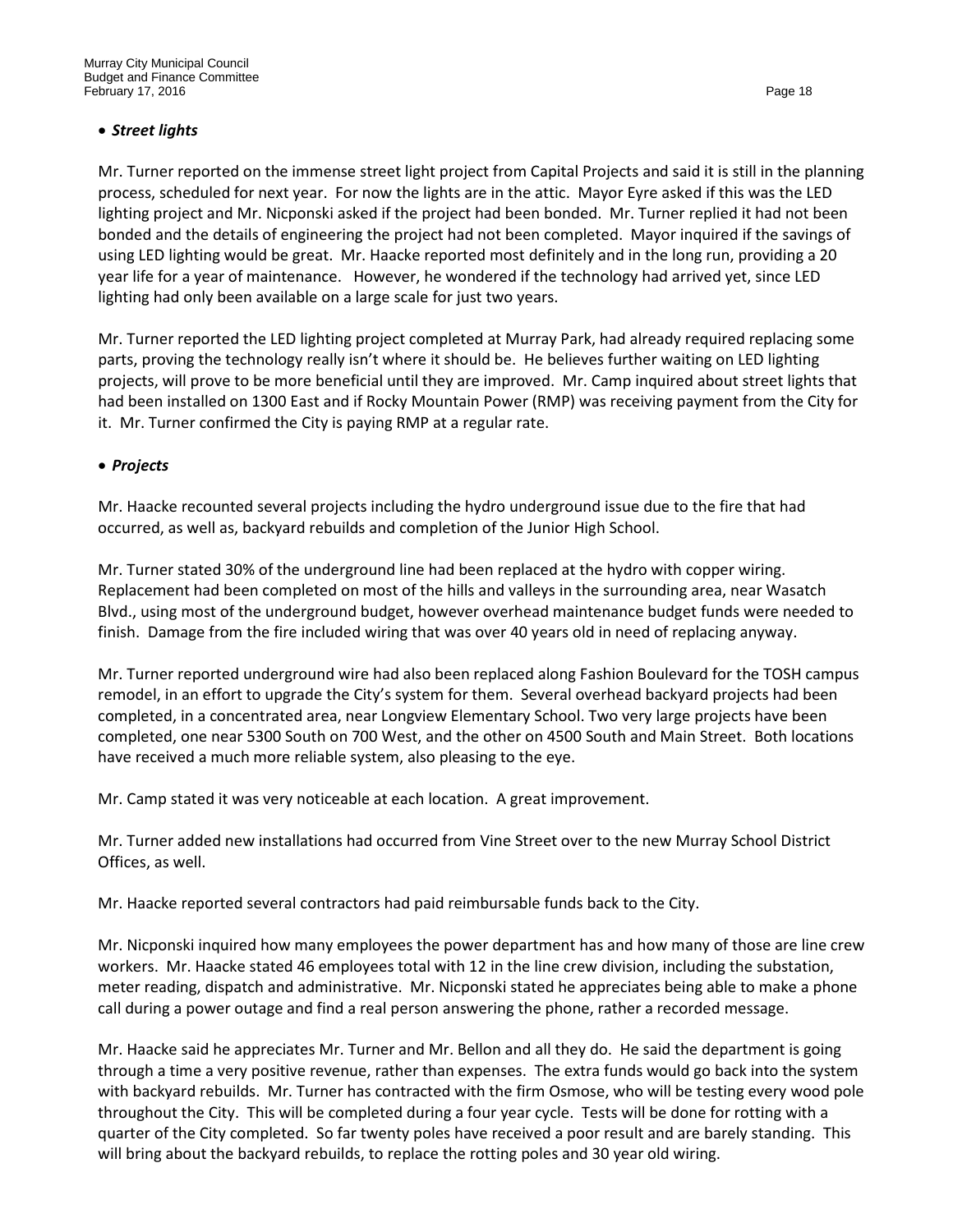Mayor Eyre asked if Doug Hunter, with the UAMPS group had given the City any recent direction regarding small nuclear reactors. Mr. Haccke said the issue had slowed and Murray signed in for one MW of the study, which is allowing access to the information and participation in meetings regarding nuclear reactors. Mr. Haccke confirmed UAMPS is pleased with the City's participation. The agreed commitment is \$15,000 for the next year, which will allow upgrades into the project if it is ever constructed.

## **PUBLIC WORKS DEPARTMENT – Doug Hill**

Mr. Hill reported the operating budget was in good shape and there are no real concerns, however, a couple of budget openings may be necessary before the end of the year.

## • *Streets*

With most of the year's snow storms falling on evenings, holidays and weekends, the street department's overtime account is currently \$22,000 over budget. Mr. Zollinger was made aware and after the snow season ends we will reevaluate the budgeted overtime. Approximately 70% of the salt budget has been depleted but is still in great shape, assuming the very cold weather has passed.

Mr. Zollinger added the budget is set by considering a regular snowfall year, thus the need for opening the budget. Use of the positive revenue variance of sales tax, or a minor amount of reserves may be transferred. Mayor Eyre asked about the salt budget and Mr. Hill confirmed it was \$75,000 per year.

Mr. Hill reported an area of concern was a backhoe that had broken down, with a cost for repair of \$30,000. After evaluating the cost, it was decided repairing it was the better option instead of replacing it at this time. The unanticipated repair will come from the streets, equipment maintenance budget, and if needed, line items that are under budget will be utilized to offset the repair costs.

Mr. Nicponski asked the cost of a backhoe. Mr. Hill replied approximately \$150,000 for a brand new backhoe. Mayor Eyre asked if repairs could be accomplished in house. Mr. Hill confirmed they could be, however with parts, the cost would still be \$30,000.

Mr. Camp stated the street crews had done an excellent job in snow removal this year. Mr. Hill agreed and explained people tell him all the time, they can always tell when they have arrived in Murray. Murray had outdone UDOT this winter in clearing all the main arteries.

## • *Engineering*

No concerns were reported.

## • *Facilities*

The Facilities budget is used to maintain the City building and property located on 500 West. No concerns were reported.

Mayor Eyre inquired about funds for the shop upgrade. Mr. Hill replied it was part of the five year plan. The maintenance shop is out dated and ventilation problems are a concern, however waiting a couple years will be fine.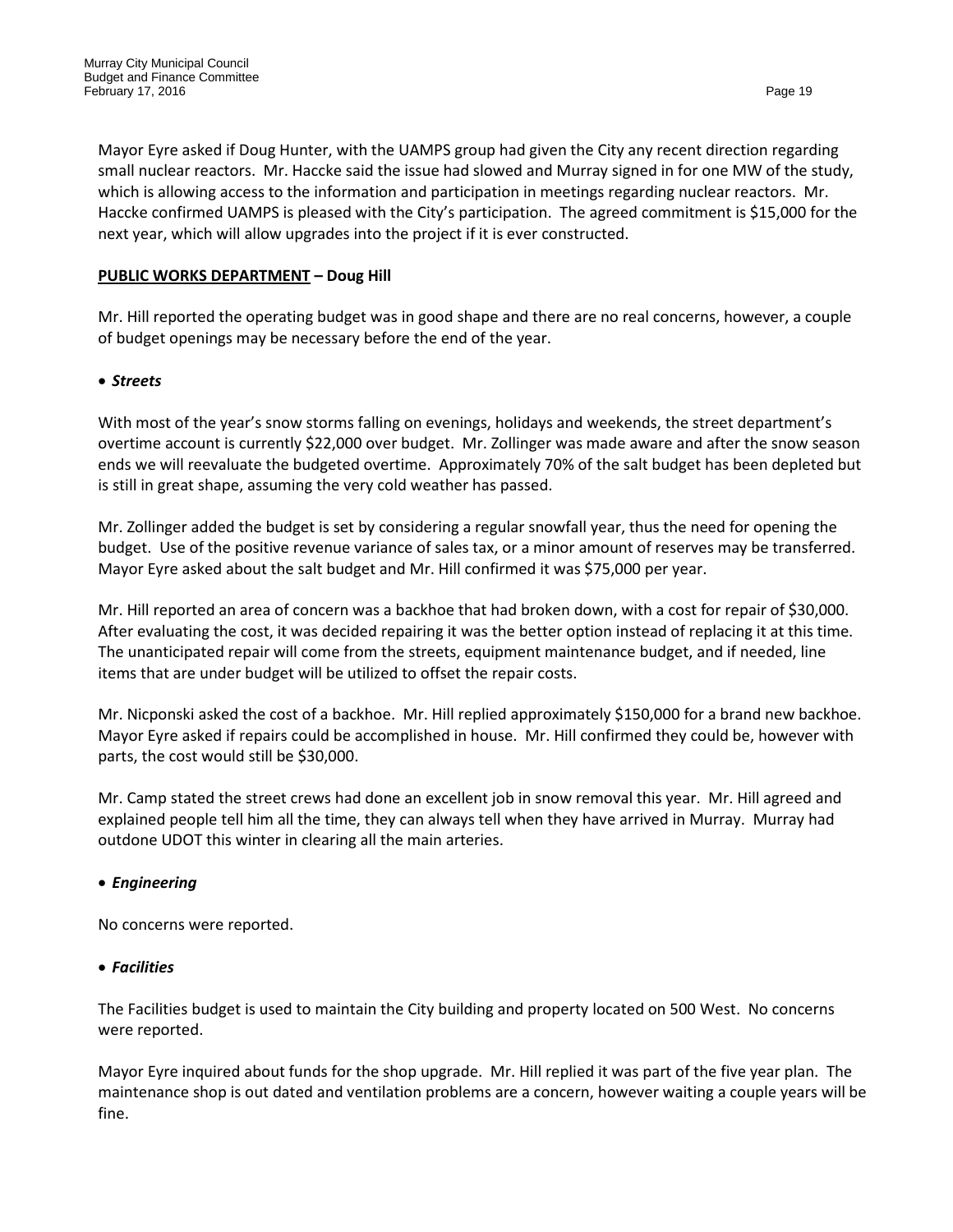#### • *Class C*

Mr. Hill explained that due to the need for sealer, sidewalk and road projects, funds have been overspent in the Class C budget. Road projects were combined with Capital projects in the budget and a good balance is anticipated by the end of the year.

Ms. Turner inquired what Class C was. Mr. Hill replied Class C is gas tax money received from the State. Approximately \$1.5 million dollars is received every year for street care.

Mayor Eyre inquired if last year's budget provided \$410,000 to supplement Class C road funds and, if so, was this amount available for next year's Class C road projects. Mr. Hill explained additional funds would go toward road projects. A Capital Improvement Program (CIP) list he submitted had \$3 million worth of projects listed. The cost for road projects will always exceed the amount of funds available. Prioritizing the projects is essential. The City Council, the Mayor and the CIP Committee will be making the decision as to how much more funding, beyond Class C is available.

Mayor Eyre stated money has always come from the General Fund (GF) to supplement the Class C road projects, but this year will be the first time we have had .2% money in additional sales tax. He noted money had been set aside to supplement Class C and wondered if money from the GF could supplement it, as well. Mr. Zollinger replied both could be done. Mr. Hill stated the department is able to work with what is available. The more funding, the more projects are completed. This year a tremendous amount of work has been accomplished due to additional funding.

Mayor Eyre reviewed that \$1.5 million was from Class C, with supplemental funding of \$600,000 on .2%, and adding \$400,000 from the GF would generate \$2.5 million for the department.

#### • *Parks and Recreation*

#### o *Parks*

No concerns were reported.

#### o *Park Center*

The budget for the Park Center is \$1.4 million. Funds of a little over \$700,000 are received in revenue every year which is a 50% cost recovery ratio. Throughout Salt Lake County, most centers range between 50%-65% cost recovery. Since the Park Center opened, 14 years ago, annual membership fees have slightly decreased each year in a downward trend. With annual expense increases, the cost recovery on the Park Center continues to show a decrease.

It is a great facility. An increase was allowed in the equipment replacement budget, allowing the purchase of newer treadmill and elliptical machines. This has been very helpful, since one of the biggest complaints in the past, had been from members having to work out on 10 year old equipment.

Mayor Eyre inquired about Wi-Fi at the Park Center. Mr. Hill stated it was definitely in the plan. Bids are under review for installation, which is anticipated within the next couple of months.

## o *Recreation, Cultural and Swimming Pool*

Mr. Hill stated that Recreation, Cultural Arts, and the Swimming Pool are all doing fine with no concerns.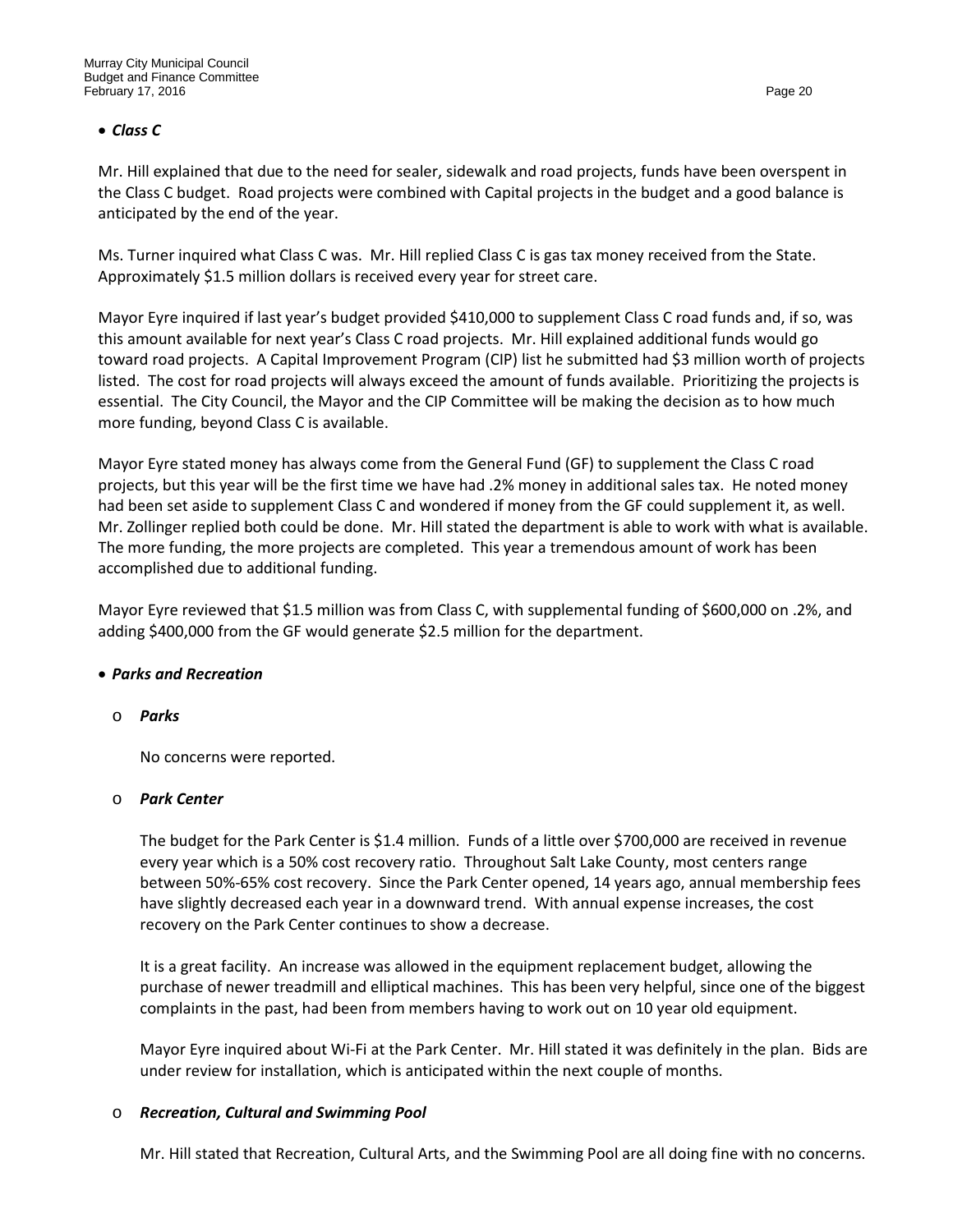## • *Heritage Center*

The Heritage Center is doing very well. Mr. Nicponski inquired how many citizens are serviced annually at the Heritage Center. Mr. Hill reported attendance of approximately 5,500 duplicated visits are reported every month of seniors age 55 and over.

## • *Cemetery*

An email had been sent to all the lottery qualifiers regarding the cemetery project. Calls for appointments are underway and things are going very well. The cemetery staff is extremely busy organizing the appointments. Payments are required whether appointments are kept or not during the month of March.

## • *Capital Project*

Most equipment from Capital Projects have been purchased or are on order. A few street projects are still underway or scheduled for this spring, i.e. 1830 East area, located in District 4. The Ellerby project located in District 3 is on schedule. Salt Lake County provided \$1.2 million that has not been allocated to projects at this time. Reviewing bids on the 5900 South project prior to allocating funds, was desired, although it appears that there will not be a need for additional funding to complete the project. This means all of the \$1.2 million will be put towards road projects this spring and summer. A staff meeting is planned to form a list of upcoming, high priority projects, which will be submitted to the Mayor's office and then Council.

Ms. Lopez informed the group the \$1.2 million had been acquired from the County, by Dave Stewart.

Mr. Hill explained a list of potential projects would need to be submitted to the County prior to receiving a check for the funds. The hope is for all projects to begin this spring, however, it will not be possible to complete \$1.2 million worth of projects before this fiscal year is over.

Mr. Camp stated it was originally thought that the reconstruction of the 5900 South and 700 West intersection would be put on hold due to costs. He asked if this would be reconsidered again at this time. Mr. Hill replied that the intersection would remain as is, but, it was exciting to look forward to the projects that could be accomplished.

Mayor Eyre asked if the City would actually have the man power to utilize the available funding for projects. Mr. Hill confirmed the City does have the man power and confirmed some of the funding would be rolled into next year's budget for completion later. Mr. Hill explained some of the projects would be done by the City and anything over \$180,000, would be up for bid, as required by the State.

Mr. Hill stated with three engineers employed by the City numerous projects taking place can be burdensome. Planning for this year and options for manpower will be discussed.

## • *Water*

The largest project underway in the Water Department is McGhie Springs Well, and will be coming to a close this year. A few other smaller projects are taking place at other wells and close to completion.

## • *Sewer/Waste Water*

The largest current project budgeted is the sewer line improvement for the downtown area. From 4500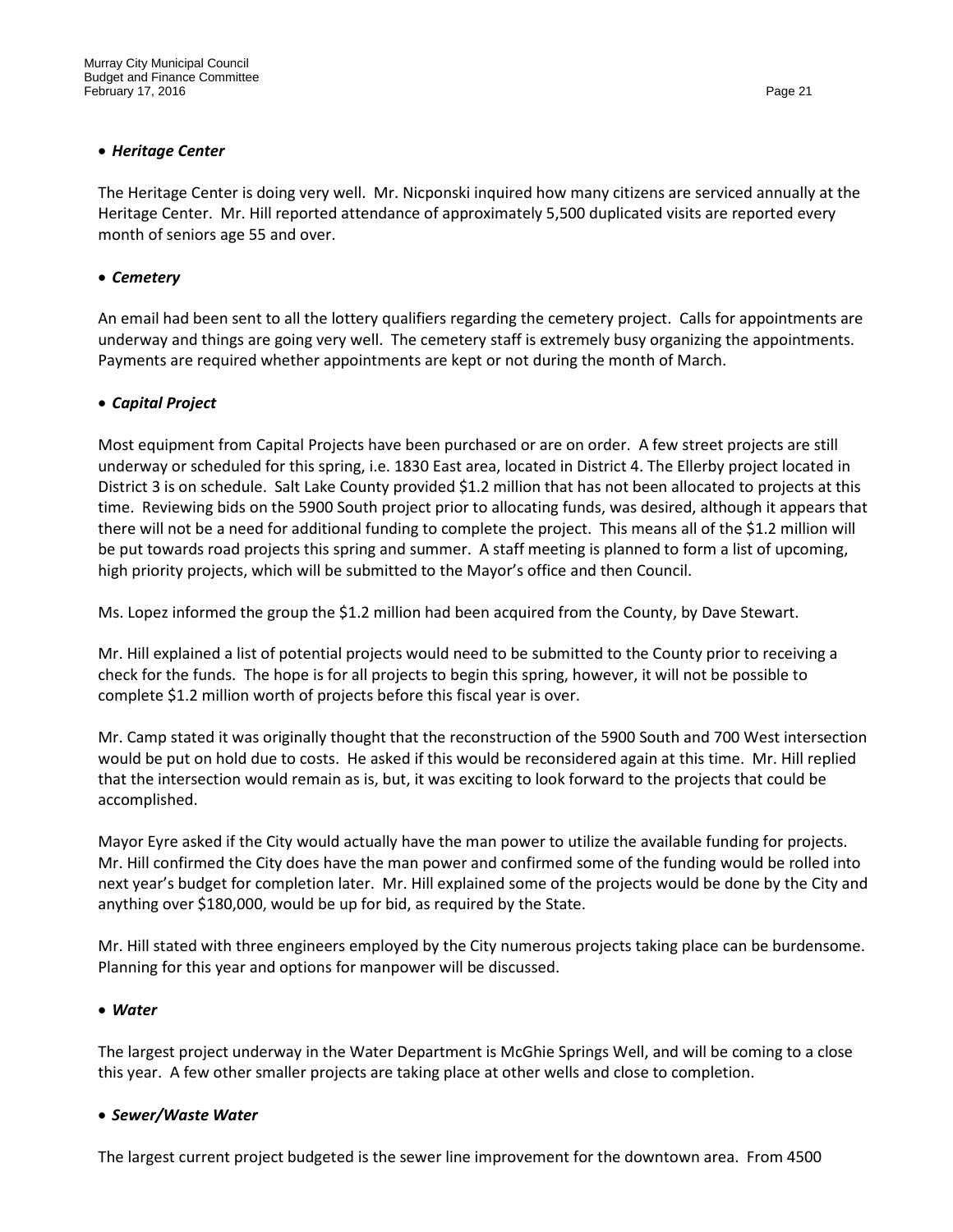South, along 500 West, then East on 4800 South to 400 West, will be a messy project, however, afterwards all will be improved with an upsized line. Mr. Zollinger stated it is a one-time Capital expense using a portion of reserves, but staying within the 25% reserve policy.

Mayor Eyre inquired about the land around McGhie Springs. Mr. Hill replied Murray owns several acres and most of the vacant land. From Fort Union Blvd., down the hillside to where residential homes are situated, is all Murray City property. New homes are being constructed close to McGhie Springs, but end at the fence line.

Ms. Turner inquired how is it we own the land. Mr. Hill reported McGhie Springs supplies about 30% of the City's water. Scheduling a tour would be helpful and interesting to understand the history of Murray City's water system. Purchased in the early 1900's water rights were secured. Water streams down from the bedrock, up from Big Cottonwood Canyon, by way of a series of tunnels and flows into Murray's well house. A walk through the area would give an idea of how the water collects, is then treated and pumped up.

Mayor inquired if the water was treated with only fluoride, since it is already as pure as Mother Nature makes it. Mr. Hill replied it is a fascinating process, and while it comes up from the ground during daylight, chlorine is also added.

## • *Solid Waste*

A new garbage truck is on order and has not been received yet. Mr. Nicponski inquired about purchasing the new garbage truck and thought the City contracted the garbage service. Mr. Hill replied the City does contract, except for parks. It is less expensive for the City to actually buy its own truck and pick up garbage twice a day, than it is to contract it out.

## • *Storm Water*

Current storm water projects are in association with the large 5900 South project.

#### • *Fleet*

Mr. Camp inquired about the report reflecting 100% of funding depleted. Mr. Hill explained fleet funds have been allocated to all other departments throughout the City. Mr. Zollinger adjusts the transactions based on expenses along with inventory to the various departments. The report would appear that the Fleet budget was off, until adjustments are completed at year end.

Mayor Eyre asked if the truck was a CNG truck. Mr. Hill confirmed it was.

## • *Parks*

A couple of projects were included in the budget. Both have been placed on hold while applying for grants. Moving forward will depend on the outcome of the grants and the number of possible projects. For example, the splash pad, pavilion project, and the armory project were all part of the Zoo, Arts and Parks Grant, that had been submitted to the County.

## • *Little Cottonwood*

The Little Cottonwood Creek Trail project is part of a grant also submitted to the State of Utah. The outcome on this grant will determine the cost and timing of the proceedings.